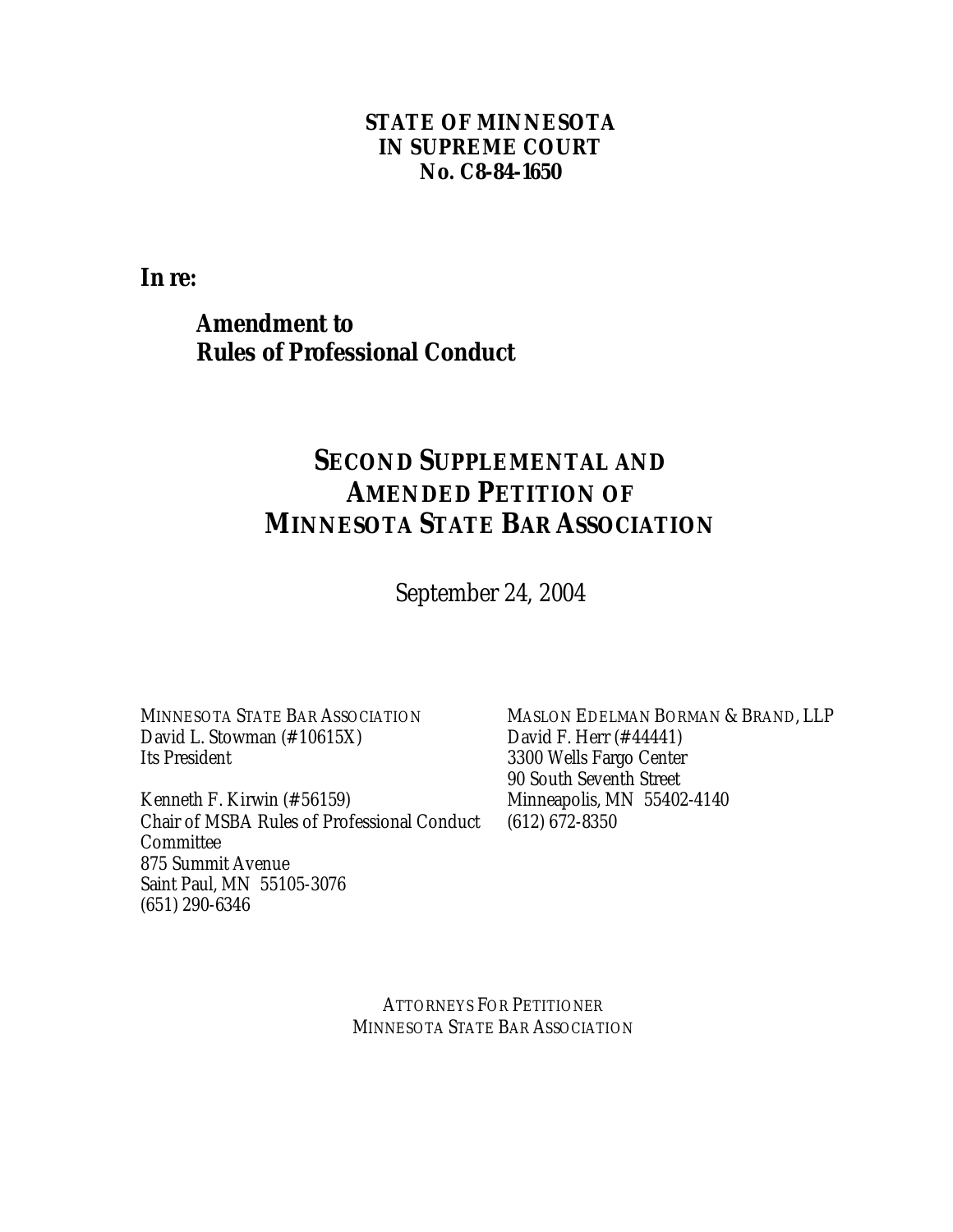TO THE HONORABLE JUSTICES OF THE MINNESOTA SUPREME COURT:

Petitioner Minnesota State Bar Association ("MSBA") respectfully submits this Second Supplemental and Amended Petition to supplement its Petition for Amendment of the Minnesota Rules of Professional Conduct and its Supplemental and Amended Petition.

1. By Petition dated September 19, 2003, Petitioner MSBA requested that this Court amend the Minnesota Rules of Professional Conduct. That Petition was heard on May 18, 2004, and is pending before this Court.

2. Petitioner filed its Supplemental and Amended Petition to supplement its original Petition for Amendment of the Minnesota Rules of Professional Conduct on January 26, 2004. That Petition was also heard on May 18, 2004, and is pending before the Court.

3. In the original Petition, Petitioner reported that it was engaged in ongoing review of the rules and, in particular, that it was considering whether to make further recommendations relating to the ABA's August 2003 amendments to Model Rules 1.10. *See* Petition ¶ 11, at 4.

4. The MSBA Rules of Professional Conduct Committee has studied the issues relating to Rule 1.10, and issued its Report dated August 11, 2004. That report is attached to this Second Supplemental and Amended Petition as Exhibit A. The rationale for each of the recommended amendments to Rule 1.10 set forth below is set forth in the MSBA Committee Report.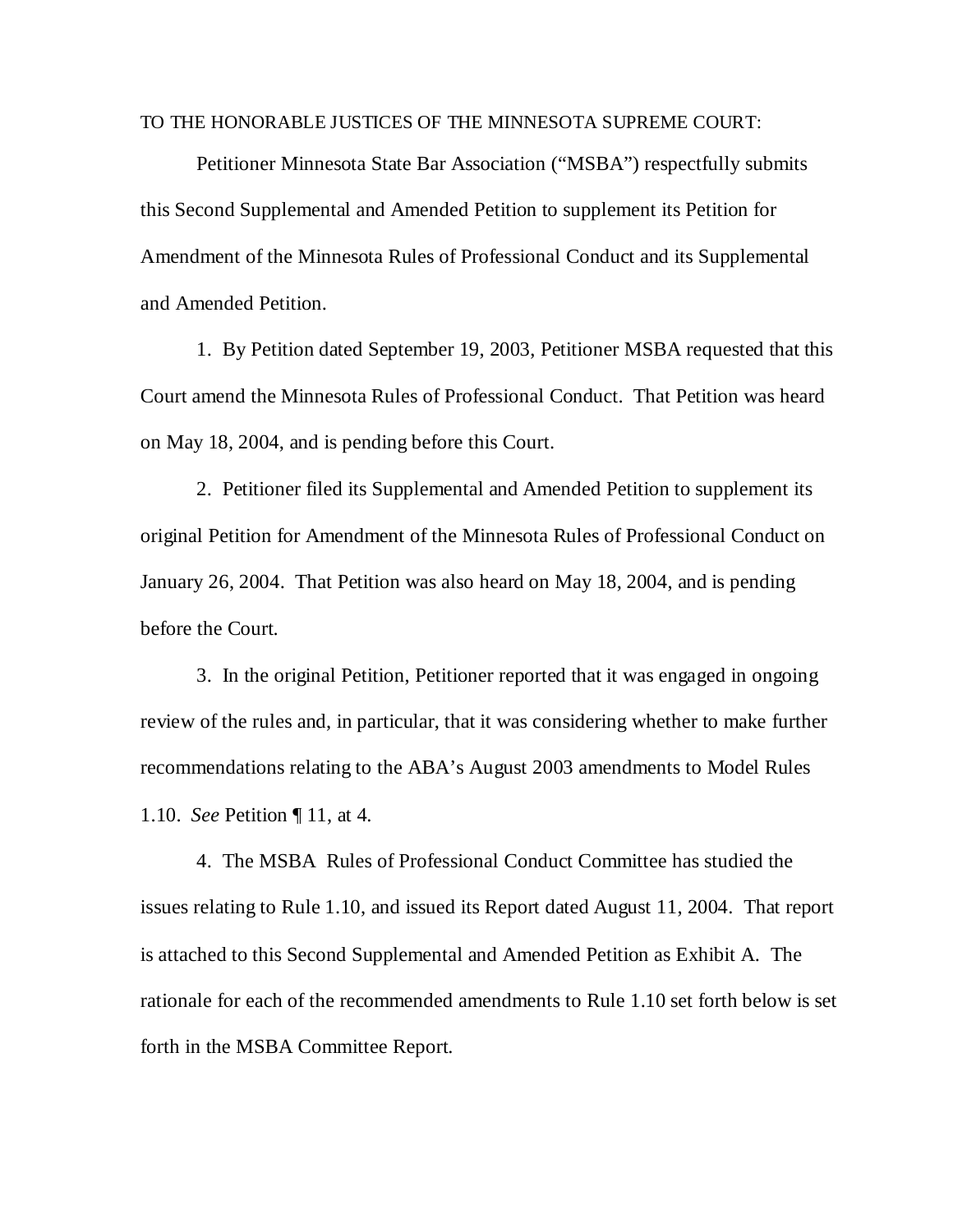5. On September 17, 2004, the MSBA Assembly met and approved the recommendations made in the MSBA Committee Report and authorized the filing of this Second Supplemental and Amended Petition.

6. Petitioner MSBA believes the further modifications to the rules are appropriate and should be made as part of the comprehensive changes proposed in the original Petition.

7. Accordingly, Petitioner requests that the Court replace the requested language of proposed Rule 1.10 so it reads as follows (all marking of the changes recommended in this Second Supplemental Petition compare the recommended language to the language proposed in the September 2003 Petition).

8. Petitioner requests that the Court modify the requested language of proposed Rule 1.10 and its Comments to read as follows:

## <sup>1</sup> **RULE 1.10: IMPUTATION OF CONFLICTS OF INTEREST: GENERAL**  <sup>2</sup> **RULE**

 (a) Except as provided by this rule, while lawyers are associated in a firm, none of them shall knowingly represent a client when any one of them practicing alone would be prohibited from doing so by Rules 1.7 or 1.9, unless the prohibition is based on a personal interest of the prohibited lawyer and does not present a significant risk of materially limiting the representation of the client by the remaining lawyers in the <sup>8</sup> firm.

<sup>9</sup> (b) When a lawyer becomes associated with a firm, and the lawyer is prohibited from  $10$  representing a client pursuant to Rule 1.9(a) or (b), other lawyers in the firm may <sup>11</sup> represent that client if there is no reasonably apparent risk that confidential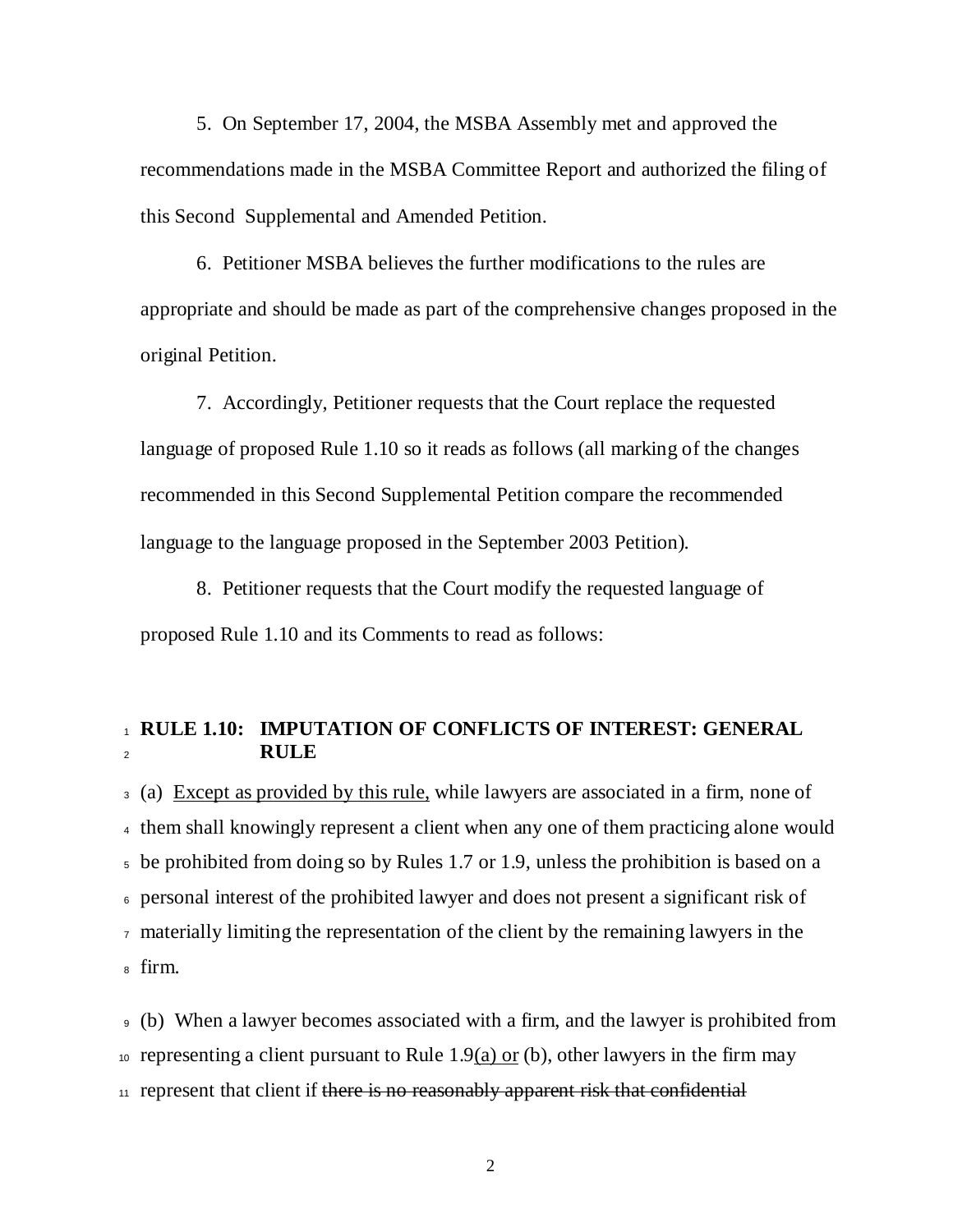<sup>12</sup> information of the previously represented client will be used with material adverse 13 effect on that client because:

<sup>14</sup> (1) any confidential information communicated to the lawyer is unlikely to be <sup>15</sup> significant in the subsequent matter the associating lawyer submits an affidavit to the firm stating that the associating lawyer did not manage or direct the former client's matter at the policy-making level, exercise day-to-day responsibility for decisions in the former client's matter, sign most of the previous firm's written communications to the former client, or participate in most of the previous firm's oral communications with the former client, and that the associating lawyer possesses no confidential 21 information that is likely to be material to the subsequent matter and has transmitted no confidential information about the matter to the firm; 23 (2) the lawyer is subject to screening measures adequate to prevent disclosure of the 24 confidential information and to prevent involvement by that lawyer in the representation the firm timely screens the associating lawyer from any participation in the matter and apportions the associating lawyer no part of the fee therefrom; and (3) timely and adequate the associating lawyer provides prompt written notice of the screening has been provided to all any affected elients former client to enable the client to ascertain compliance with the provisions of this rule. (c) A firm shall not be disqualified because it has associated a lawyer who is prohibited from representing a client pursuant to Rule 1.9(a) or (b) if: (1) the associating lawyer submits the affidavit and provides the notice required by paragraph (b);

(2) the firm does not know that any of the affidavit's statements are incorrect; and

 (3) the firm timely screens the associating lawyer from any participation in the matter and apportions the associating lawyer no part of the fee therefrom.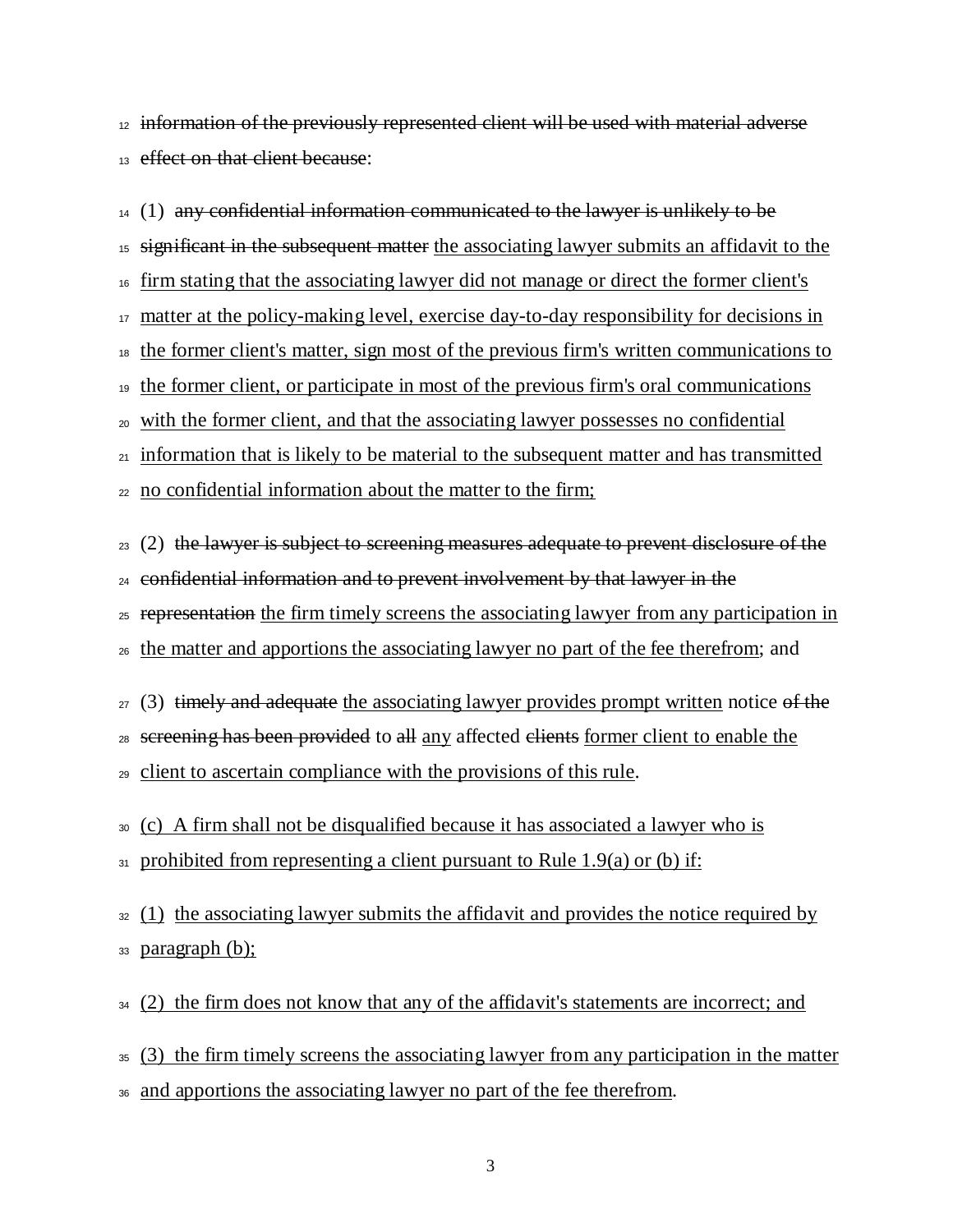$37 \text{ (e) (d)}$  When a lawyer has terminated an association with a firm, the firm is not prohibited from thereafter representing a person with interests materially adverse to those of a client represented by the formerly associated lawyer and not currently represented by the firm, unless:

 (1) the matter is the same or substantially related to that in which the formerly associated lawyer represented the client; and

 (2) any lawyer remaining in the firm has information protected by Rules 1.6 and 1.9(c) that is material to the matter.

 (d) (e) A disqualification prescribed by this rule may be waived by the affected client under the conditions stated in Rule 1.7.

 (e) (f) The disqualification of lawyers associated in a firm with former or current government lawyers is governed by Rule 1.11.

#### **Comment**

#### **Definition of "Firm"**

 [1] For purposes of the Rules of Professional Conduct, the term "firm" denotes lawyers in a law partnership, professional corporation, sole proprietorship or other association authorized to practice law; or lawyers employed in a legal services organization or the legal department of a corporation or other organization. See Rule 1.0(d). Whether two or more lawyers constitute a firm within this definition can depend on the specific facts. See Rule 1.0, Comments [2] - [4].

## **Principles of Imputed Disqualification**

[2] The rule of imputed disqualification stated in paragraph (a) gives effect to the

principle of loyalty to the client as it applies to lawyers who practice in a law firm.

Such situations can be considered from the premise that a firm of lawyers is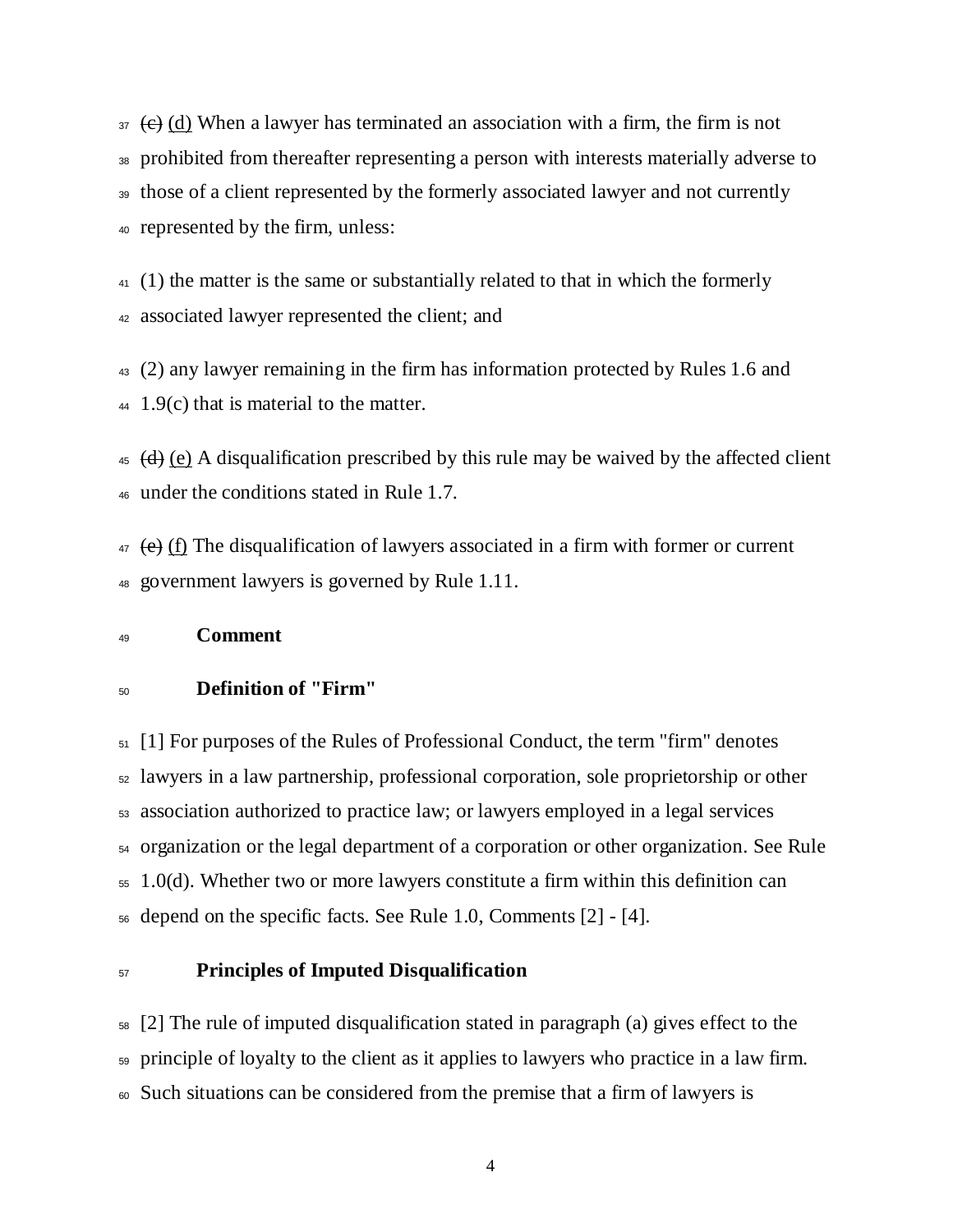essentially one lawyer for purposes of the rules governing loyalty to the client, or <sup>62</sup> from the premise that each lawyer is vicariously bound by the obligation of loyalty owed by each lawyer with whom the lawyer is associated. Paragraph (a) operates only <sup>64</sup> among the lawyers currently associated in a firm. When a lawyer moves from one 65 firm to another, the situation is governed by Rules 1.9(b) and 1.10(b) and  $(e) - (d)$ .

 [3] The rule in paragraph (a) does not prohibit representation where neither questions <sup>67</sup> of client loyalty nor protection of confidential information are presented. Where one lawyer in a firm could not effectively represent a given client because of strong political beliefs, for example, but that lawyer will do no work on the case and the personal beliefs of the lawyer will not materially limit the representation by others in the firm, the firm should not be disqualified. On the other hand, if an opposing party in a case were owned by a lawyer in the law firm, and others in the firm would be materially limited in pursuing the matter because of loyalty to that lawyer, the personal disqualification of the lawyer would be imputed to all others in the firm.

 [4] The rule in paragraph (a) also does not prohibit representation by others in the law firm where the person prohibited from involvement in a matter is a nonlawyer, such as a paralegal or legal secretary. Nor does paragraph (a) prohibit representation if the lawyer is prohibited from acting because of events before the person became a lawyer, for example, work that the person did while a law student. Such persons, however, ordinarily must be screened from any personal participation in the matter to avoid 81 communication to others in the firm of confidential information that both the nonlawyers and the firm have a legal duty to protect. See Rules 1.0(l) and 5.3.

 [5] When the conditions of paragraphs (b) and (c) are satisfied, the imputed conflict of 84 interest is removed, and consent to the new representation is not required. Paragraph (c)'s procedures should facilitate judicial review of the screening procedures or court supervision of their implementation and compliance.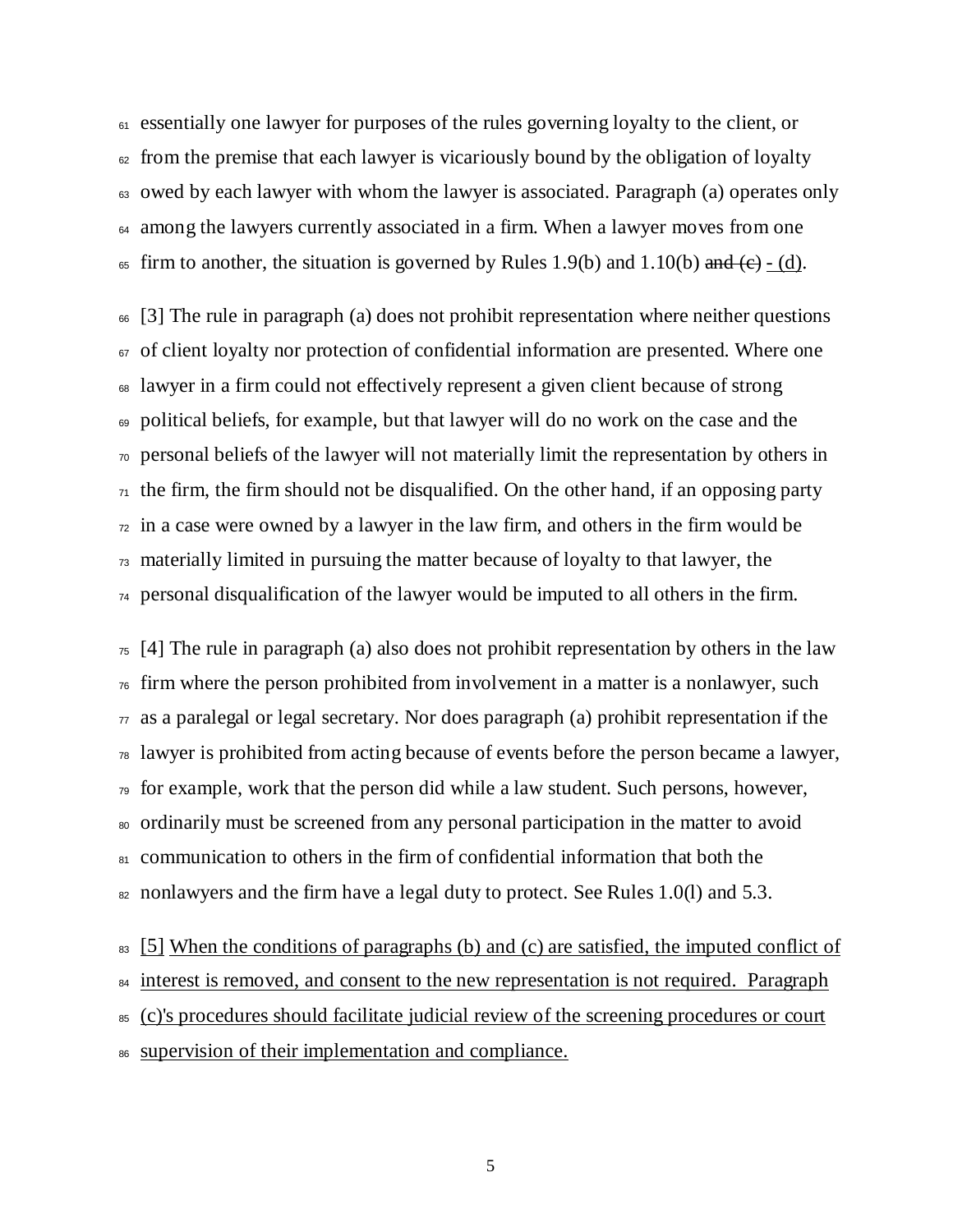$87 \left[ 6 \right]$  Paragraph (b)(1) refers to communications with a client. As stated in Comment [7] to Rule 4.2, communication with an organizational client is communication with 89 an officer, director, employee, or shareholder of the organization "who supervises, directs or regularly consults with the organization's lawyer concerning the matter or has authority to obligate the organization with respect to the matter or whose act or omission in connection with the matter may be imputed to the organization for purposes of civil or criminal liability."

 [7] Notice under paragraph (b)(2) should be given as soon as practicable after the need for screening becomes apparent and should include a description of the screened lawyer's prior representation and the screening procedures employed. Pursuant to Rule 4.2, the notice should be directed to the former client's lawyer if the former client is represented by counsel.

[8] The requirements for screening are specified in Rule 1.0(*l*) and Comments [9] and

[10] to Rule 1.0. Paragraphs (b)(2) and (c)(3) do not prohibit the screened lawyer

from receiving a salary or partnership share established by prior independent

agreement, but that lawyer may not receive compensation directly related to the

matter in which the lawyer is disqualified.

 [5] [9] Rule 1.10( $\leftrightarrow$ )(d) operates to permit a law firm, under certain circumstances, to represent a person with interests directly adverse to those of a client represented by a lawyer who formerly was associated with the firm. The Rule applies regardless of when the formerly associated lawyer represented the client. However, the law firm may not represent a person with interests adverse to those of a present client of the firm, which would violate Rule 1.7. Moreover, the firm may not represent the person where the matter is the same or substantially related to that in which the formerly associated lawyer represented the client and any other lawyer currently in the firm has material information protected by Rules 1.6 and 1.9(c).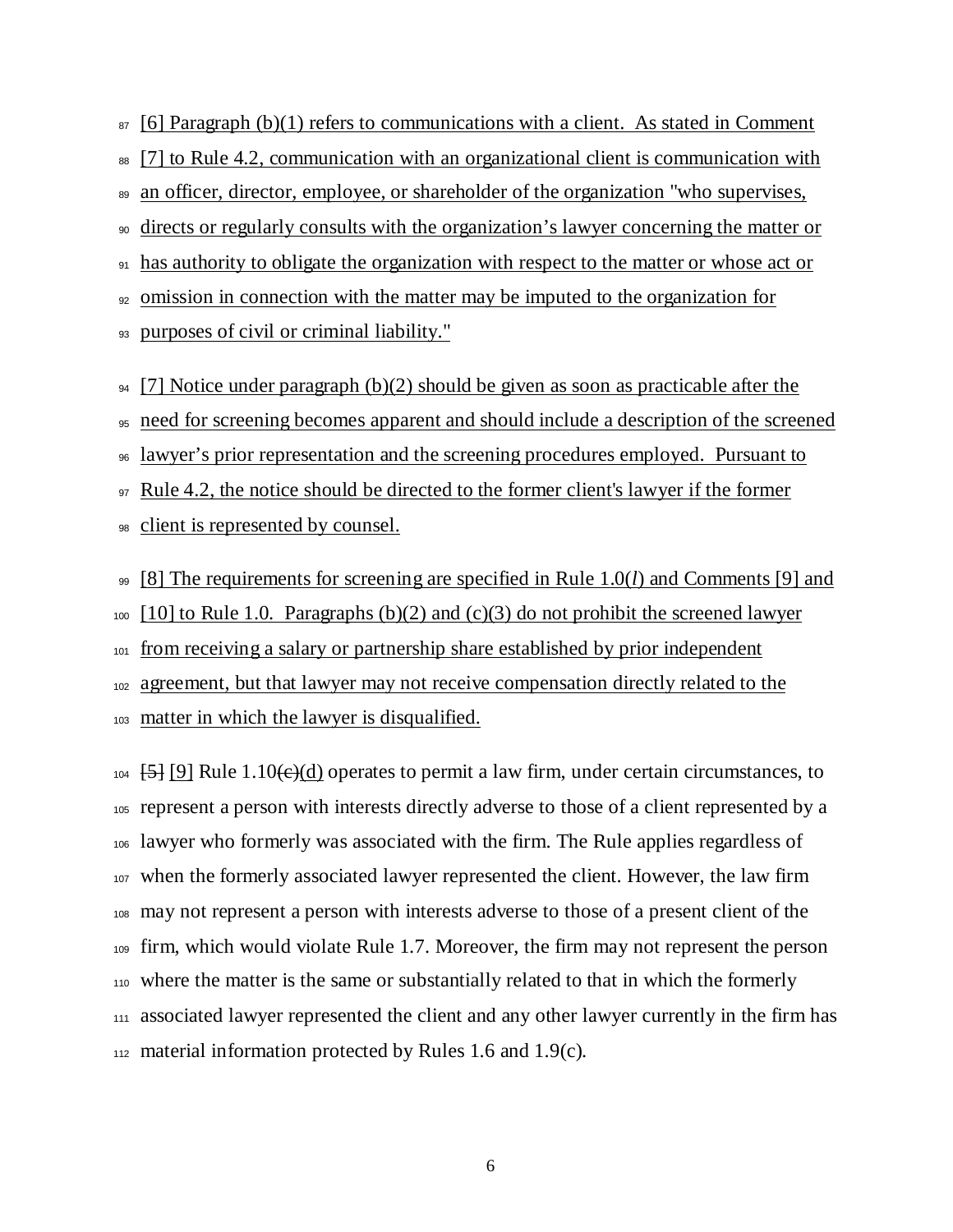$113 \left[ 6 \right] [10]$  Rule 1.10(d)(e) removes imputation with the informed consent of the affected client or former client under the conditions stated in Rule 1.7. The conditions stated in Rule 1.7 require the lawyer to determine that the representation is not prohibited by Rule 1.7(b) and that each affected client or former client has given informed consent to the representation, confirmed in writing. In some cases, the risk may be so severe that the conflict may not be cured by client consent. For a discussion of the effectiveness of client waivers of conflicts that might arise in the future, see Rule 1.7,  $_{120}$  Comment [22]. For a definition of informed consent, see Rule 1.0(f).

 [11] Where a lawyer has joined a private firm after having represented the government, imputation is governed by Rule 1.11(b) and (c), not this Rule. Under Rule 1.11( $d$ )(e), where a lawyer represents the government after having served clients in private practice, nongovernmental employment or in another government agency, former-client conflicts are not imputed to government lawyers associated with the individually disqualified lawyer.

 [8] [12] Where a lawyer is prohibited from engaging in certain transactions under Rule 1.8, paragraph (k) of that Rule, and not this Rule, determines whether that prohibition also applies to other lawyers associated in a firm with the personally prohibited lawyer.

9. The American Bar Association has continued to follow the progress of its Ethics 2000 initiative, and maintains a website identified in the ABA Report and included in the MSBA's Supplemental and Amended Petition dated January 26, 2004, Exhibit B. An updated Table of Status of State Review of Professional Conduct Rules as of September 22, 2004, from the ABA, is attached hereto as Exhibit B.

Based upon the foregoing authorities, Petitioner MSBA requests that its proposed modifications to Rules and Comments as set forth in paragraph 8 above be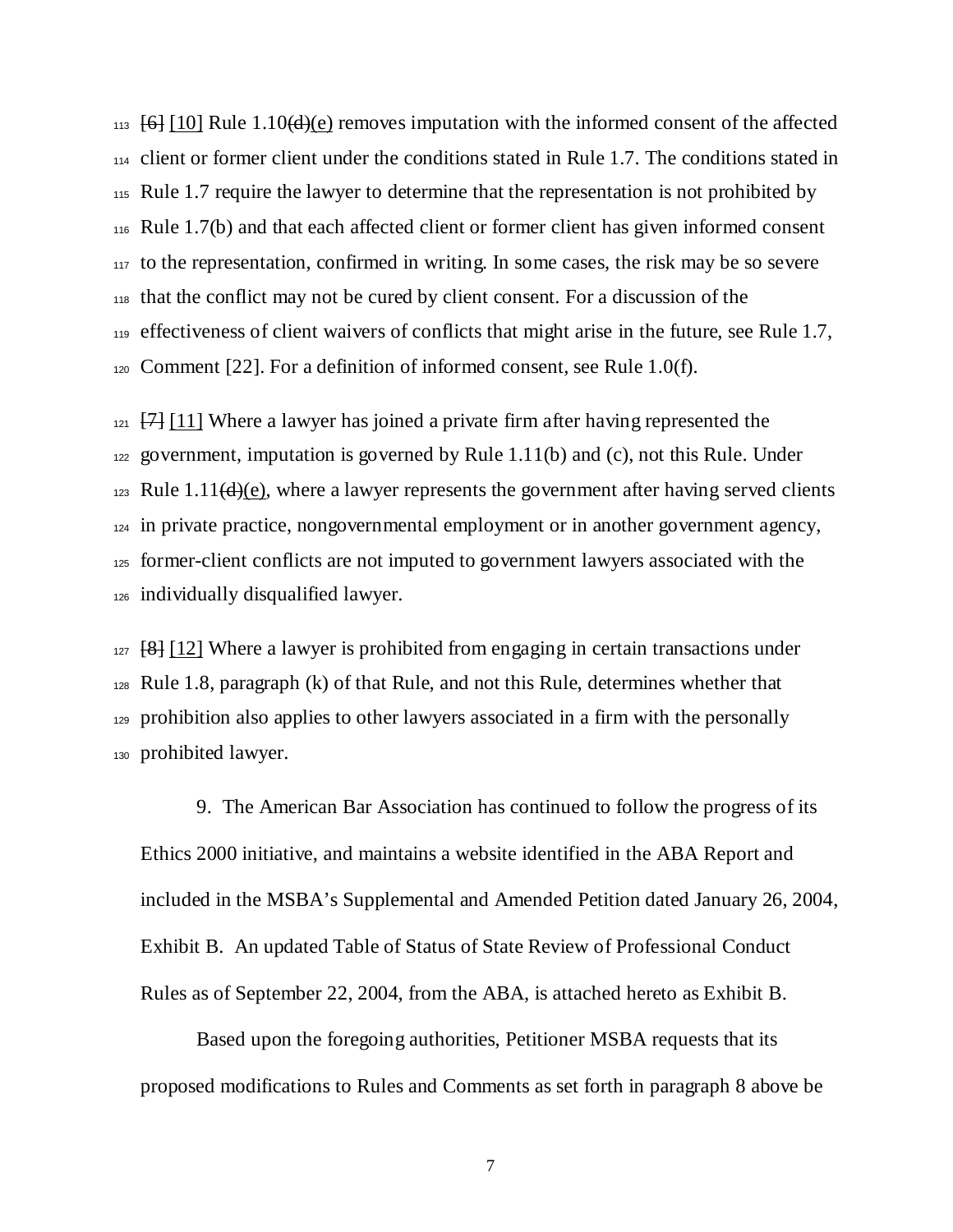adopted as part of the comprehensive amendments to the Minnesota Rules of

Professional Conduct requested in Petitioner's September 19, 2003, Petition in this

matter.

Dated: September \_\_\_\_, 2004.

Respectfully submitted,

MINNESOTA STATE BAR ASSOCIATION David L. Stowman (#10615X) Its President

Kenneth F. Kirwin (#56159) Chair of MSBA Rules of Professional Conduct Committee 875 Summit Avenue Saint Paul, MN 55105-3076 (651) 290-6346

MASLON EDELMAN BORMAN & BRAND, LLP

By\_\_\_\_\_\_\_\_\_\_\_\_\_\_\_\_\_\_\_\_\_\_\_\_\_\_\_\_\_\_

David F. Herr (#44441) 3300 Wells Fargo Center 90 South Seventh Street Minneapolis, MN 55402-4140 (612) 672-8350

ATTORNEYS FOR PETITIONER Minnesota State Bar Association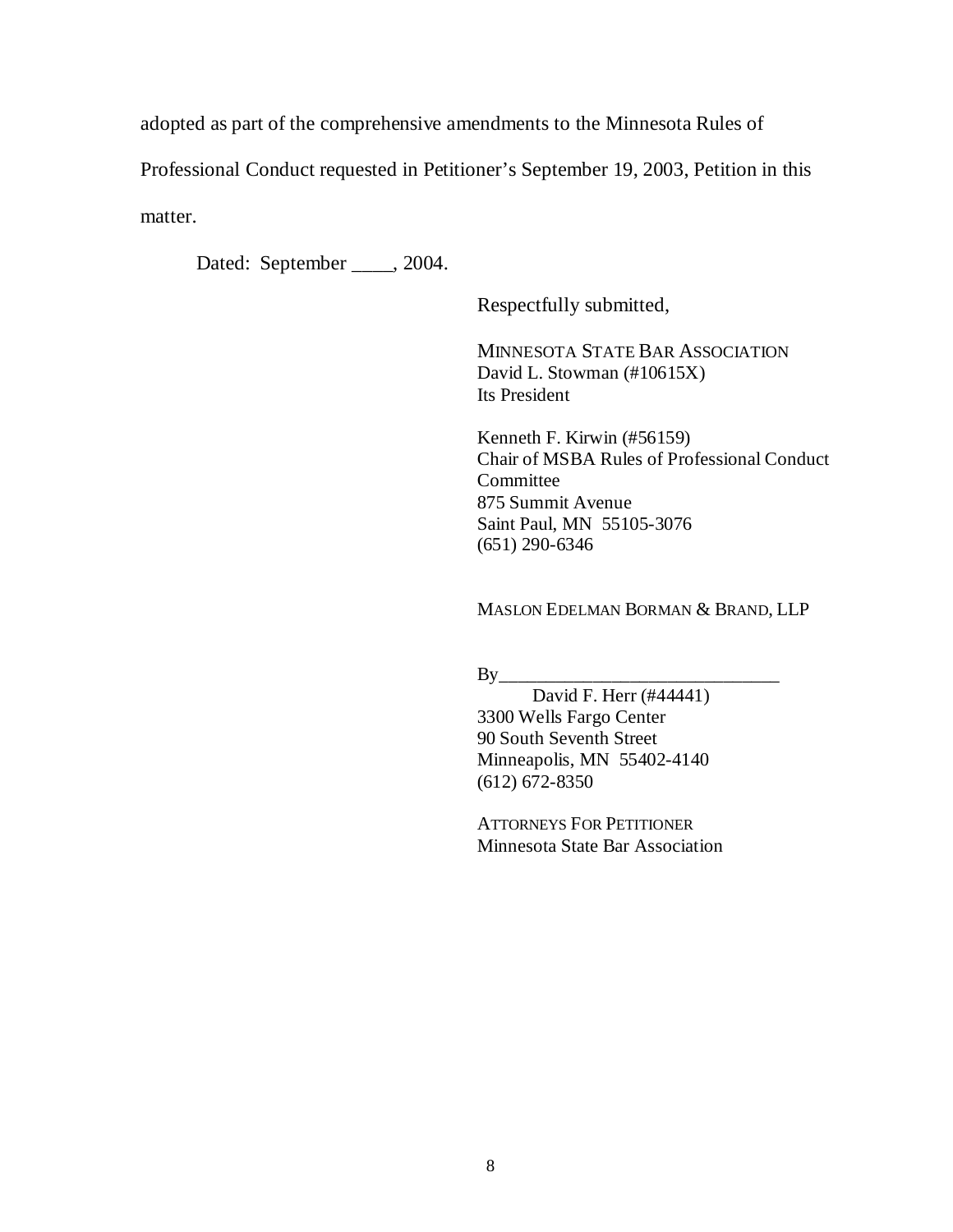*This report was approved by the MSBA Assembly on September 17, 2004*

#### **Report and Recommendations to the MSBA MSBA Rules of Professional Conduct Committee August 11, 2004**

 The MSBA Rules of Professional Conduct Committee submits the following report and recommendation regarding proposed amendments to Rule 1.10 of the Minnesota Rules of Professional Conduct regarding screening of lateral hires. The committee asks the MSBA to supplement its pending recommendation to the Minnesota Supreme Court by petitioning the Court to amend Rule 1.10 as outlined below.

#### **BACKGROUND**

 The Code of Professional Responsibility, in effect in Minnesota from 1970 to 1985, contained no provision regarding lateral hire conflicts for lawyers in private firms. In *Jenson v. Touche Ross & Co.*, 335 N.W.2d 720, 731-32 (Minn. 1983), upholding the trial court's refusal to disqualify a firm that hired and screened a lawyer who previously represented an opposing party, the court adopted the following standard for disqualification motions:

(a) Considering the facts and the issues involved, is there a substantial, relevant relationship or overlap between the subject matters of the two representations?

(b) If so, then certain presumptions apply: First, it is presumed, irrebuttably, that the attorney received confidences from the former client and he or she will not be heard to claim otherwise. Second, it is also presumed, but subject to rebuttal, that these confidences were conveyed to the attorney's affiliates.

(c) Finally, at this stage, if reached, the court weighs the competing equities.

(Citations omitted.)

 In 1985, the Minnesota Supreme Court adopted the Minnesota Rules of Professional Conduct, Rule 1.10(b) of which did not provide for screening but also did not impute conflicts unless the lateral hire had material confidential information. In 1999, the court amended Rule 1.10(b) to its present form, which allows continued representation by a firm that has hired a lawyer previously employed by a firm that represented an opposing party only if:

there is no reasonably apparent risk that confidential information of the previously represented client will be used with material adverse effect on that client because:

(1) any confidential information communicated to the lawyer is unlikely to be significant in the subsequent matter;

(2) the lawyer is subject to screening measures adequate to prevent disclosure of the confidential information and to prevent involvement by that lawyer in the representation; and (3) timely and adequate notice of the screening has been provided to all affected clients.

 In *Lennartson v. Anoka-Hennepin Independent School District*, 662 N.W.2d 125, 132, 135 (Minn. 2003), upholding the disqualification of a firm that hired and screened a lawyer previously employed by a firm that represented an opposing party, the court ruled that Rule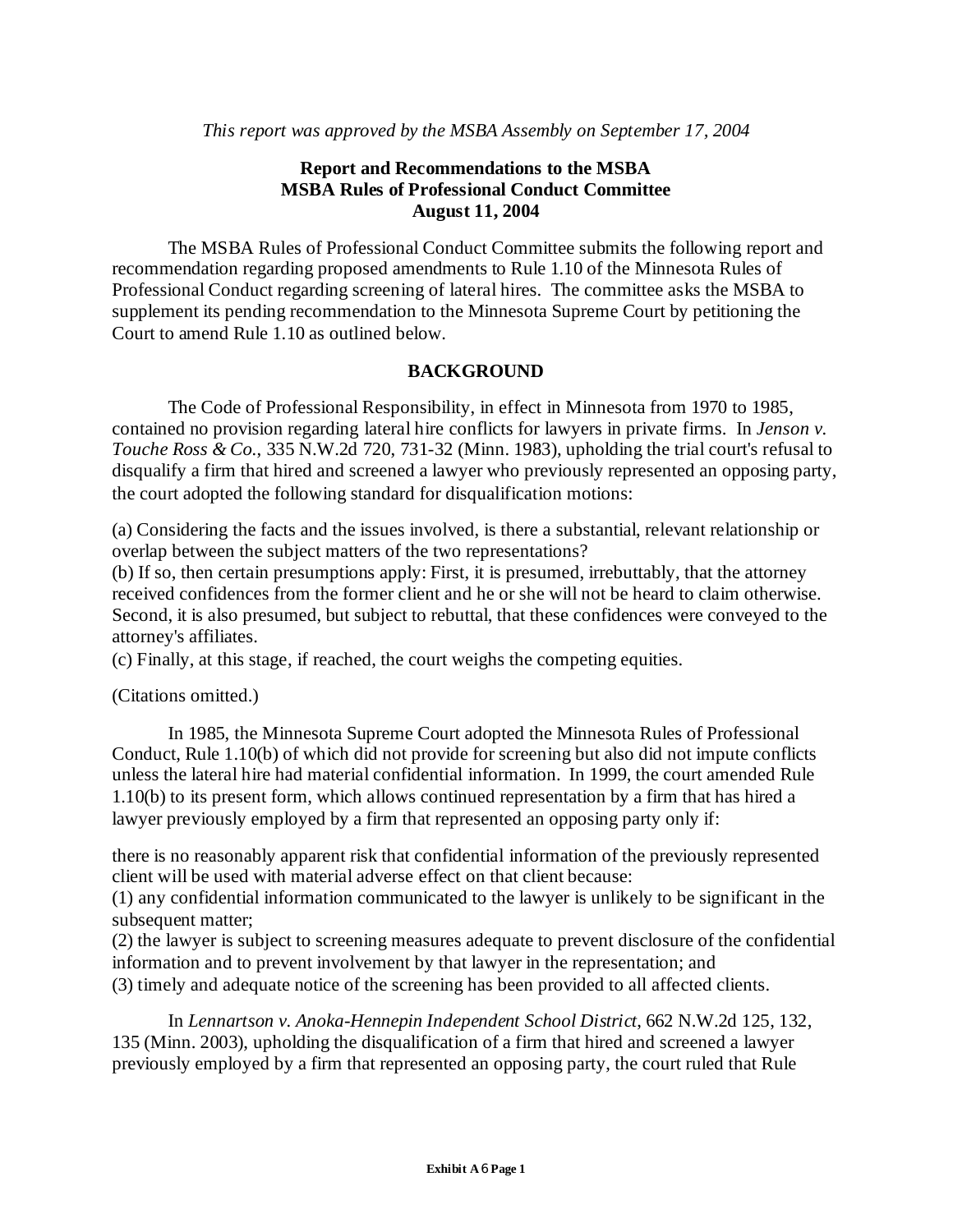1.10(b) rather than *Jenson* controlled and that Rule 1.10(b)'s requirements were conjunctive so that screening and notice would not prevent disqualification of a firm that hired a lawyer who possessed significant information. Significantly, the court added:

> Further, to the extent that the interpretation we give to the plain meaning of our rule may be perceived as failing to acknowledge the nature of today's law practice, we conclude that these concerns are best addressed through a comprehensive reexamination of the rule rather than review under the limited facts of this particular case.

#### *Id.* at 134-35.

 This request for a comprehensive reexamination of Rule 1.10(b) came too late to be acted upon by the MSBA Task Force on the ABA Model Rules of Professional Conduct, which issued its report to the MSBA on June 12, 2003, one week after *Lennartson*. Accordingly, in paragraph 11 of its September 19, 2003, Petition for adoption of amended Rules of Professional Conduct, the MSBA stated, "The MSBA is undertaking to review and decide whether to make further recommendations relating to Rule 1.10(b), dealing with lateral-hire conflicts . . . ."

 Your committee has understood its charge as limited to the concerns raised by attorneys moving from one firm to another and the possible resulting imputation of any conflicts of interest to the second firm. The Committee also has understood its charge as considering whether the examination of *Lennartson* and Rule 1.10(b) should result in a recommendation to amend Rule 1.10(b) or to leave it as recommended by the MSBA in 2003.

 The committee reviewed rules adopted in jurisdictions that permit representation when a disqualified lawyer is screened and reviewed articles written by various commentators. See Attachments 1, 2, 3, and 6.

 The practice of law has changed substantially in certain respects in recent decades. The practice of spending one's whole career in one law firm has diminished; the mobility of lawyers, primarily associates but also partners, has increased greatly. The difficulties that mobility has caused to the transferring lawyers and the law firms to which they transfer is generally known. Your committee has solicited additional specific evidence of the implications of the transfers on transferring lawyers and firms and is impressed with how common and generally experienced the difficulties of those transfers are. Members of the committee met with the leaders of the New Lawyers Section and with several individual lawyers, all of whom were associates, who related their experiences in recent transfers. Committee members had conversations with several hiring and recruitment partners in large law firms. See Attachment 5.

 A lawyer typically leaves a firm with confidential information about dozens of matters. Many litigation and transactional matters involve multiple parties (with attendant multiple lawyers and law firms). Further, with greater specialization, a lawyer may have only a limited number of other firms to which to carry a specialized expertise. Oftentimes the only clear resolution is to obtain waivers from affected clients.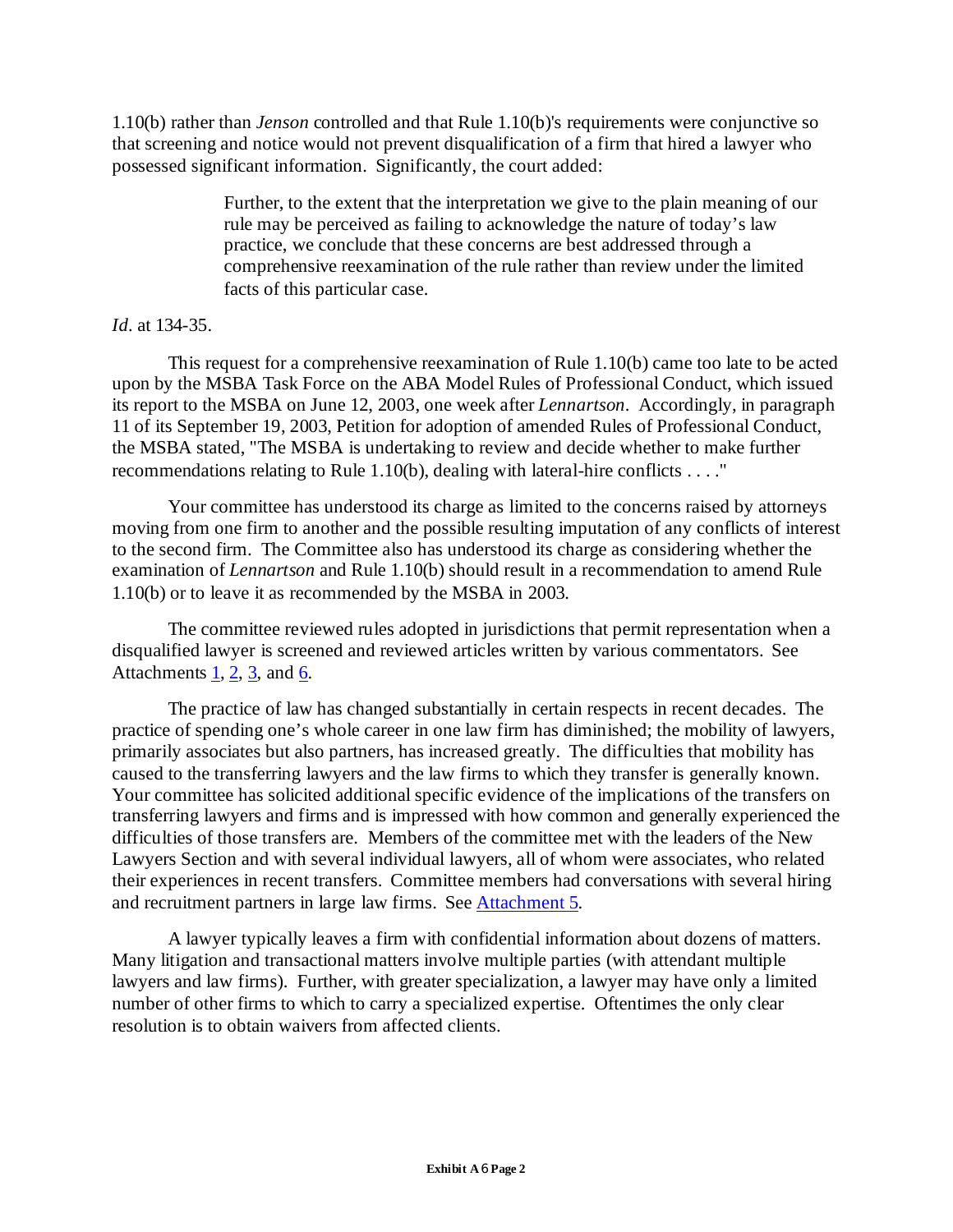Obtaining waivers raises its own set of problems. A lawyer seeking to transfer from a law firm must either advise the firm of the plan or leave with no certainty as to the offer from the other law firm, which must check out all the conflicts and will want to obtain waivers whenever possible. The clients from whom waivers are sought have little or no incentive to grant the waivers. Lawyers and law firms have related situations where lawyers seeking to transfer have waited months for waivers from uncertain or large corporate clients.

 A client of a firm to which the lawyer transfers may lose representation by long-time attorneys on a litigation matter when a court grants a disqualification motion based on imputation from the transferring lawyer to the firm.

 Proponents of change argue that attorney conflict-of-interest dilemmas occur with great frequency. The factors alleged most often to contribute to that phenomenon are the growth of megafirms in defined areas of the law with offices in many cities, multiplying the situations in which a firm finds itself representing adverse or potentially adverse clients, and the increasing mobility of lawyers, especially in the area of corporate and securities law. The primary implication of imputing moving attorneys' conflicts to their new firms is the resultant great difficulty or impossibility of the move. The resolution for the concerns is to incorporate screening into the rule to obviate imputation of the conflict.

 Opponents of screening argue that screening still leaves attorneys with conflicts of interest and clients' confidential information in the camp of the adversary--clear violations of the bedrock duties of loyalty to clients and confidentiality of client information

 Your committee is unaware of any claim that screening of government employees, judges, arbitrators, mediators, and law clerks has caused any problem in any jurisdiction. Your committee has not found any evidence that the limited screening that has been allowed in Minnesota, under *Jenson* and the 1999 amendment to Rule 1.10, has caused any confidentiality breaches or any lessening of the public's confidence in the legal profession, although some commentators and the *Lennartson* opinion have expressed general concerns in this regard. The committee is also convinced that screening has worked well in the states that have had enhanced screening opportunities for a number of years, e.g., Oregon and Washington.

Your committee presented a report and recommendation at the MSBA Convention in June 2004, but withdrew that report and recommendation because of opposition from the Lawyers Professional Responsibility Board. After receiving valuable input from members of the LPRB Rules Committee, conducting a joint meeting with that committee, and receiving the recommendation of a working group comprising members of the MSBA and LPRB committees, your committee presents the following:

#### **RECOMMENDATION**

The committee recommends that the MSBA modify its proposed Rule 1.10 to read as follows (comparisons throughout are to the MSBA proposed rules currently before the Court):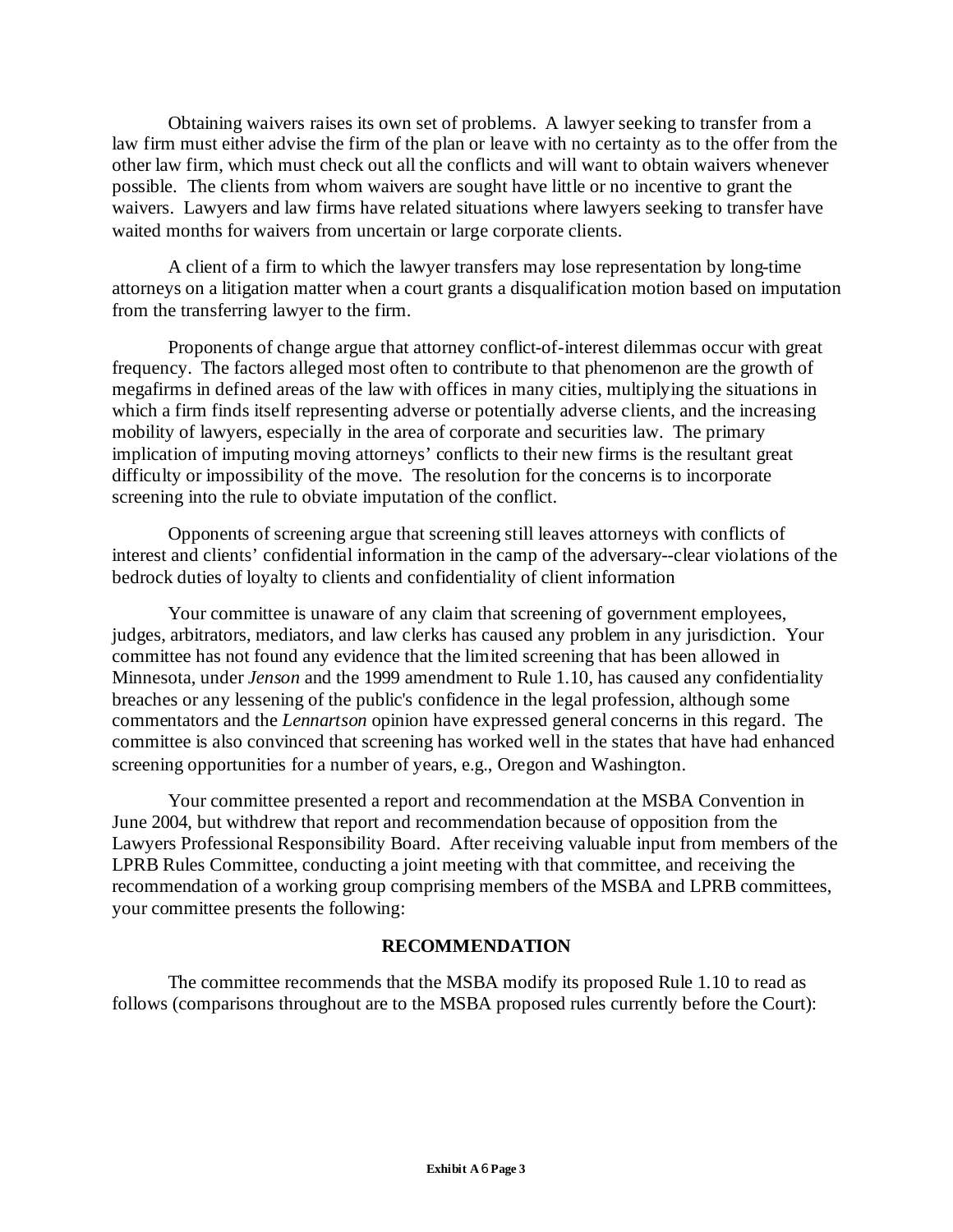## **RULE 1.10 IMPUTATION OF CONFLICTS OF INTEREST: GENERAL RULE**

(a) Except as provided by this rule, while lawyers are associated in a firm, none of them shall knowingly represent a client when any one of them practicing alone would be prohibited from doing so by Rules 1.7 or 1.9, unless the prohibition is based on a personal interest of the prohibited lawyer and does not present a significant risk of materially limiting the representation of the client by the remaining lawyers in the firm.

(b) When a lawyer becomes associated with a firm, and the lawyer is prohibited from representing a client pursuant to Rule 1.9(a) or (b), other lawyers in the firm may represent that client if there is no reasonably apparent risk that confidential information of the previously represented client will be used with material adverse effect on that client because:

(1) any confidential information communicated to the lawyer is unlikely to be significant in the subsequent matter the associating lawyer submits an affidavit to the firm stating that the associating lawyer did not manage or direct the former client's matter at the policy-making level, exercise day-to-day responsibility for decisions in the former client's matter, sign most of the previous firm's written communications to the former client, or participate in most of the previous firm's oral communications with the former client, and that the associating lawyer possesses no confidential information that is likely to be material to the subsequent matter and has transmitted no confidential information about the matter to the firm;

(2) the lawyer is subject to screening measures adequate to prevent disclosure of the confidential information and to prevent involvement by that lawyer in the representation the firm timely screens the associating lawyer from any participation in the matter and apportions the associating lawyer no part of the fee therefrom; and

(3) timely and adequate the associating lawyer provides prompt written notice of the screening has been provided to all any affected clients former client to enable the client to ascertain compliance with the provisions of this rule.

(c) A firm shall not be disqualified because it has associated a lawyer who is prohibited from representing a client pursuant to Rule 1.9(a) or (b) if:

(1) the associating lawyer submits the affidavit and provides the notice required by paragraph (b);

(2) the firm does not know that any of the affidavit's statements are incorrect; and

(3) the firm timely screens the associating lawyer from any participation in the matter and apportions the associating lawyer no part of the fee therefrom.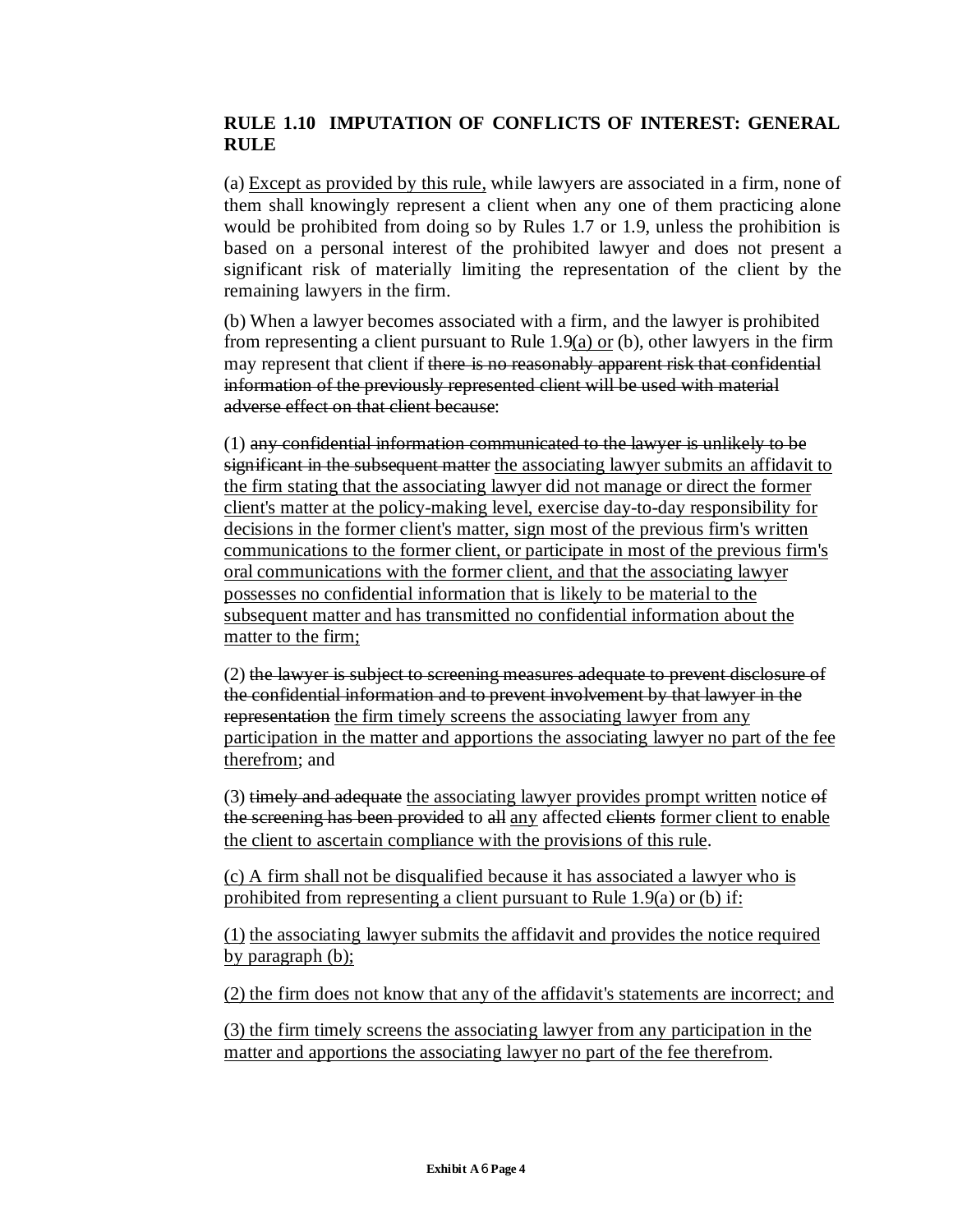$\leftrightarrow$  (d) When a lawyer has terminated an association with a firm, the firm is not prohibited from thereafter representing a person with interests materially adverse to those of a client represented by the formerly associated lawyer and not currently represented by the firm, unless:

(1) the matter is the same or substantially related to that in which the formerly associated lawyer represented the client; and

(2) any lawyer remaining in the firm has information protected by Rules 1.6 and 1.9(c) that is material to the matter.

(d) (e) A disqualification prescribed by this rule may be waived by the affected client under the conditions stated in Rule 1.7.

 $(e)$  (f) The disqualification of lawyers associated in a firm with former or current government lawyers is governed by Rule 1.11.

#### **Comment**

## **Definition of "Firm"**

[1] For purposes of the Rules of Professional Conduct, the term "firm" denotes lawyers in a law partnership, professional corporation, sole proprietorship or other association authorized to practice law; or lawyers employed in a legal services organization or the legal department of a corporation or other organization. See Rule 1.0(d). Whether two or more lawyers constitute a firm within this definition can depend on the specific facts. See Rule 1.0, Comments [2] - [4].

## **Principles of Imputed Disqualification**

[2] The rule of imputed disqualification stated in paragraph (a) gives effect to the principle of loyalty to the client as it applies to lawyers who practice in a law firm. Such situations can be considered from the premise that a firm of lawyers is essentially one lawyer for purposes of the rules governing loyalty to the client, or from the premise that each lawyer is vicariously bound by the obligation of loyalty owed by each lawyer with whom the lawyer is associated. Paragraph (a) operates only among the lawyers currently associated in a firm. When a lawyer moves from one firm to another, the situation is governed by Rules 1.9(b) and 1.10(b) and  $(e) - (d)$ .

[3] The rule in paragraph (a) does not prohibit representation where neither questions of client loyalty nor protection of confidential information are presented. Where one lawyer in a firm could not effectively represent a given client because of strong political beliefs, for example, but that lawyer will do no work on the case and the personal beliefs of the lawyer will not materially limit the representation by others in the firm, the firm should not be disqualified. On the other hand, if an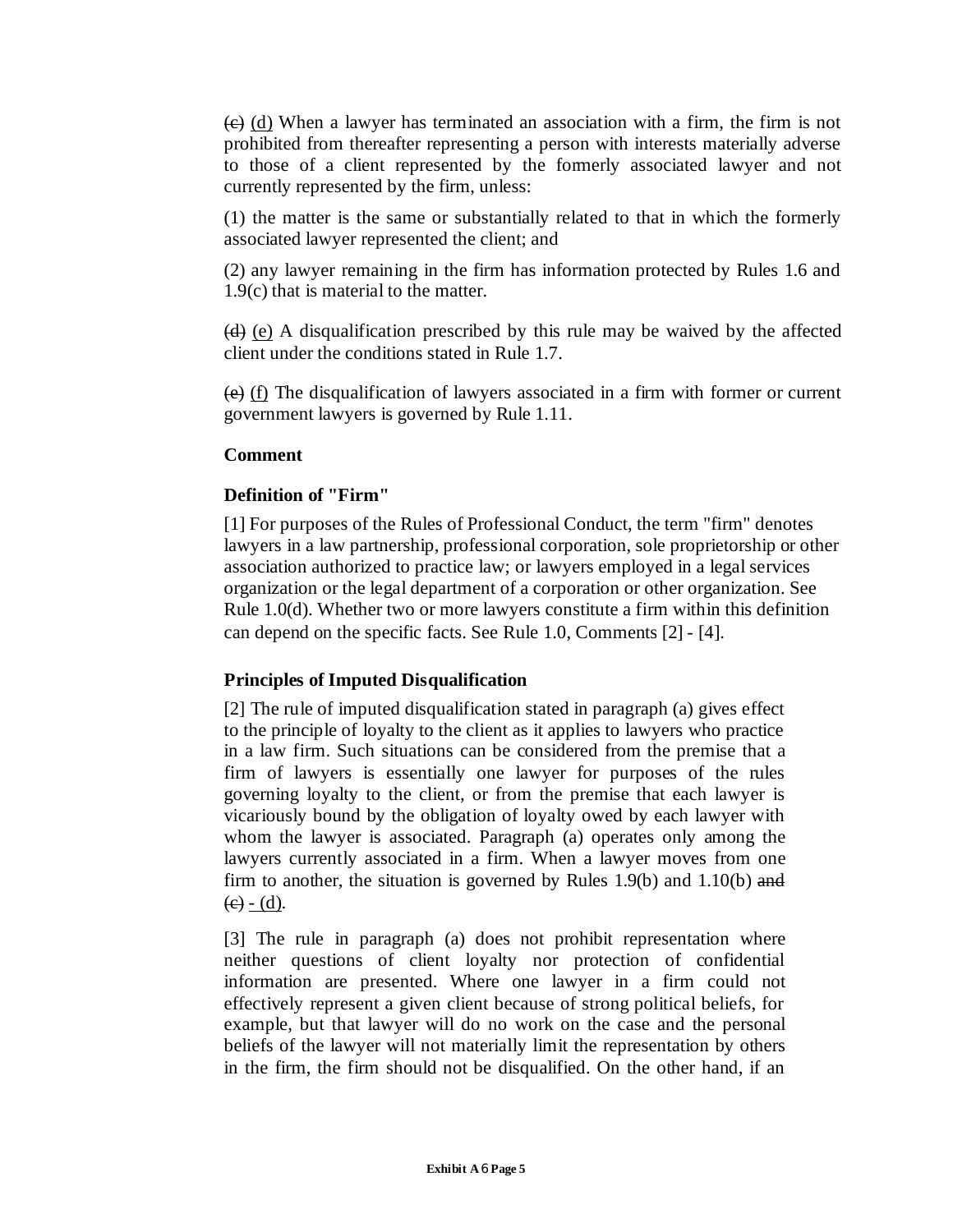opposing party in a case were owned by a lawyer in the law firm, and others in the firm would be materially limited in pursuing the matter because of loyalty to that lawyer, the personal disqualification of the lawyer would be imputed to all others in the firm.

[4] The rule in paragraph (a) also does not prohibit representation by others in the law firm where the person prohibited from involvement in a matter is a nonlawyer, such as a paralegal or legal secretary. Nor does paragraph (a) prohibit representation if the lawyer is prohibited from acting because of events before the person became a lawyer, for example, work that the person did while a law student. Such persons, however, ordinarily must be screened from any personal participation in the matter to avoid communication to others in the firm of confidential information that both the nonlawyers and the firm have a legal duty to protect. See Rules 1.0(l) and 5.3.

[5] When the conditions of paragraphs (b) and (c) are satisfied, the imputed conflict of interest is removed, and consent to the new representation is not required. Paragraph (c)'s procedures should facilitate judicial review of the screening procedures or court supervision of their implementation and compliance.

[6] Paragraph (b)(1) refers to communications with a client. As stated in Comment [7] to Rule 4.2, communication with an organizational client is communication with an officer, director, employee, or shareholder of the organization "who supervises, directs or regularly consults with the organization's lawyer concerning the matter or has authority to obligate the organization with respect to the matter or whose act or omission in connection with the matter may be imputed to the organization for purposes of civil or criminal liability."

[7] Notice under paragraph (b)(2) should be given as soon as practicable after the need for screening becomes apparent and should include a description of the screened lawyer's prior representation and the screening procedures employed. Pursuant to Rule 4.2, the notice should be directed to the former client's lawyer if the former client is represented by counsel.

[8] The requirements for screening are specified in Rule 1.0(*l*) and Comments [9] and  $[10]$  to Rule 1.0. Paragraphs  $(b)(2)$  and  $(c)(3)$  do not prohibit the screened lawyer from receiving a salary or partnership share established by prior independent agreement, but that lawyer may not receive compensation directly related to the matter in which the lawyer is disqualified.

 $[5]$  [9] Rule 1.10 $(\epsilon)$ (d) operates to permit a law firm, under certain circumstances, to represent a person with interests directly adverse to those of a client represented by a lawyer who formerly was associated with the firm. The Rule applies regardless of when the formerly associated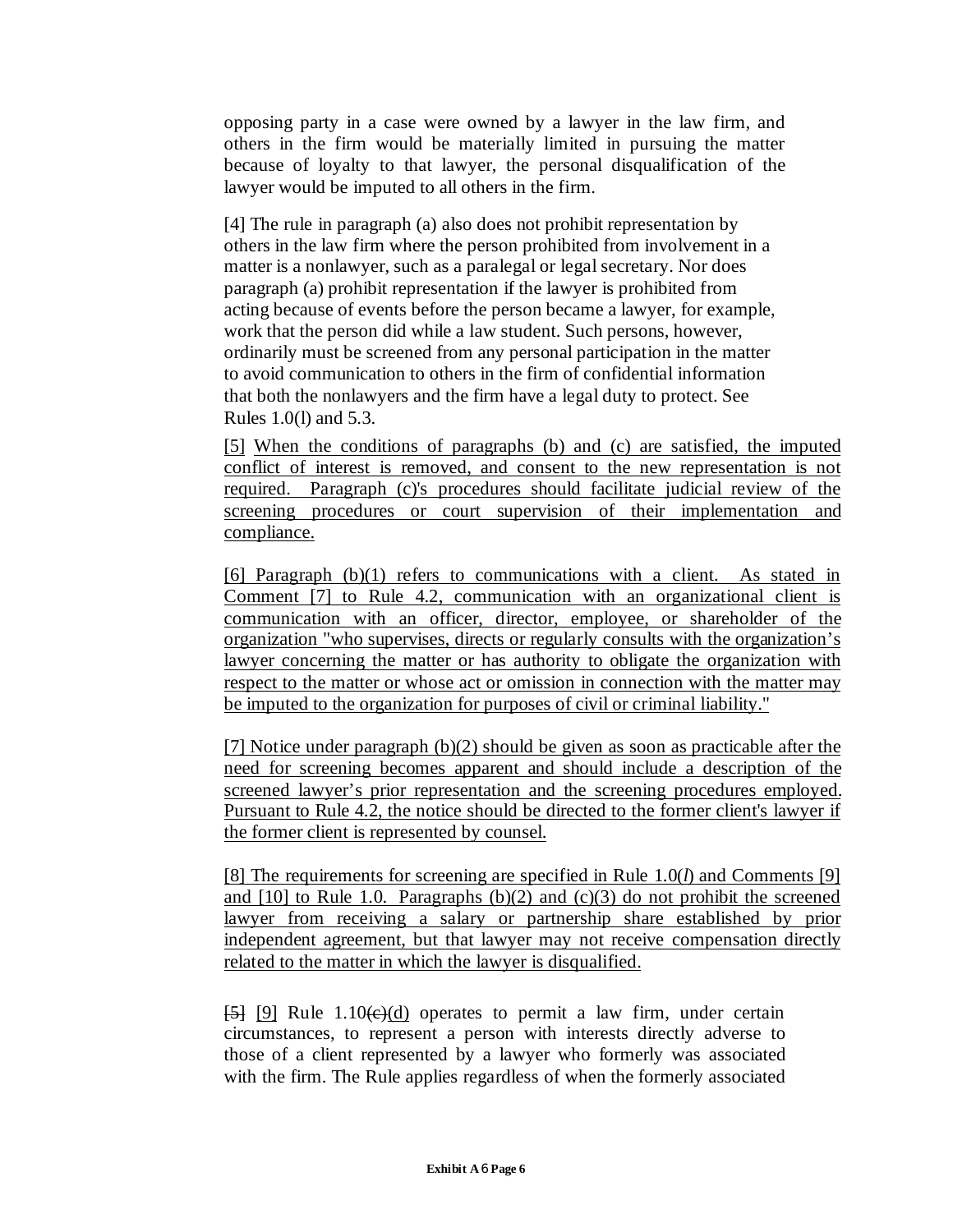lawyer represented the client. However, the law firm may not represent a person with interests adverse to those of a present client of the firm, which would violate Rule 1.7. Moreover, the firm may not represent the person where the matter is the same or substantially related to that in which the formerly associated lawyer represented the client and any other lawyer currently in the firm has material information protected by Rules 1.6 and 1.9(c).

 $[6]$  [10] Rule 1.10(d)(e) removes imputation with the informed consent of the affected client or former client under the conditions stated in Rule 1.7. The conditions stated in Rule 1.7 require the lawyer to determine that the representation is not prohibited by Rule 1.7(b) and that each affected client or former client has given informed consent to the representation, confirmed in writing. In some cases, the risk may be so severe that the conflict may not be cured by client consent. For a discussion of the effectiveness of client waivers of conflicts that might arise in the future, see Rule 1.7, Comment [22]. For a definition of informed consent, see Rule 1.0(f).

[7] [11] Where a lawyer has joined a private firm after having represented the government, imputation is governed by Rule 1.11(b) and (c), not this Rule. Under Rule  $1.11\left(\frac{d}{e}\right)$ , where a lawyer represents the government after having served clients in private practice, nongovernmental employment or in another government agency, former-client conflicts are not imputed to government lawyers associated with the individually disqualified lawyer.

[8] [12] Where a lawyer is prohibited from engaging in certain transactions under Rule 1.8, paragraph (k) of that Rule, and not this Rule, determines whether that prohibition also applies to other lawyers associated in a firm with the personally prohibited lawyer.

#### **ANALYSIS**

 The committee recommends that Rule 1.10 be amended as specified above to facilitate a lawyer's legitimate interest in being able to move to a new firm without compromising any former client's interests in loyalty or confidentiality.

A firm will be more willing to hire a new lawyer when it can rely on (1) the lawyer's affidavit under Rule 1.10(b)(1) regarding the lawyer's lack of significant prior involvement in a matter and lack of material confidential information, (2) the firm's screening under Rule  $1.10(b)(2)$  and (c)(3), and (3) the lawyer's providing appropriate notice to the former client under Rule 1.10(b)(3).

Rule 1.10(b)(1) safeguards the former client's interest in loyalty because the former client will not identify as "my lawyer" a lawyer who did not manage or direct the client's matter at the policy-making level, exercise day-to-day responsibility for decisions in the matter, sign most of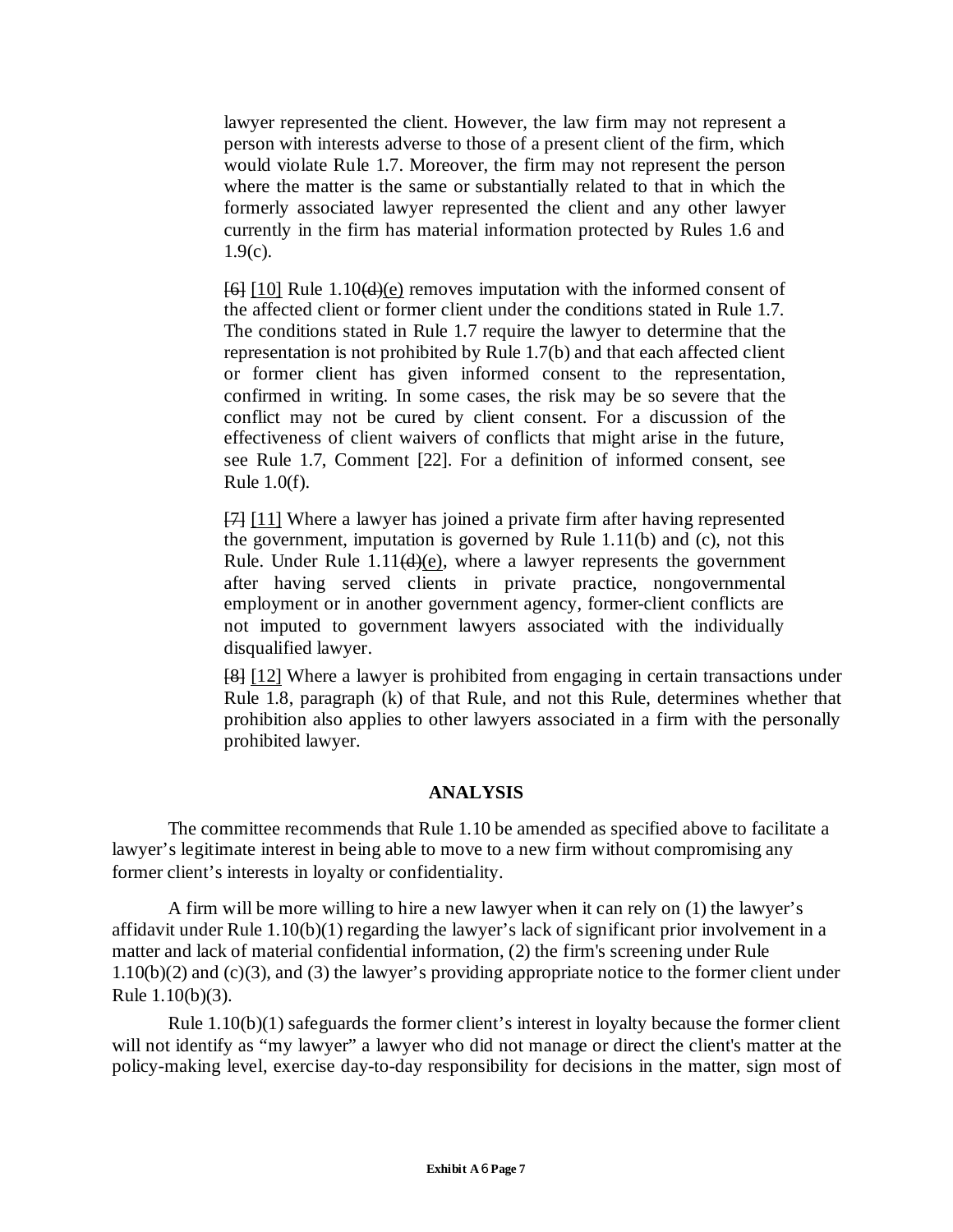the previous firm's written communications to the client, or participate in most of the previous firm's oral communications with the client.

Rule 1.10(b) and (c) safeguard the former client's interest in confidentiality by requiring (1) the associating lawyer to state under oath that the lawyer possesses no confidential information that is likely to be material to the subsequent matter and has transmitted no confidential information about the matter to the firm,  $(2)$  the firm not to know that any of the affidavit's statements are incorrect, (3) the firm to timely screen the lawyer from any participation in the matter, and (4) the associating lawyer to provide the former client prompt written notice to enable the client to ascertain compliance with Rule 1.10's provisions. Rule 1.0(*l*) specifies:

> "Screened' denotes the isolation of a lawyer from any participation in a matter through the timely imposition of procedures within a firm that are reasonably adequate under the circumstances to protect information that the isolated lawyer is obligated to protect under these Rules or other law.

Rule 1.0's Comments specify:

[9] The purpose of screening is to assure the affected parties that confidential information known by the personally disqualified lawyer remains protected. The personally disqualified lawyer should acknowledge the obligation not to communicate with any of the other lawyers in the firm with respect to the matter. Similarly, other lawyers in the firm who are working on the matter should be informed that the screening is in place and that they may not communicate with the personally disqualified lawyer with respect to the matter. Additional screening measures that are appropriate for the particular matter will depend on the circumstances. To implement, reinforce and remind all affected lawyers of the presence of the screening, it may be appropriate for the firm to undertake such procedures as a written undertaking by the screened lawyer to avoid any communication with other firm personnel and any contact with any firm files or other materials relating to the matter, written notice and instructions to all other firm personnel forbidding any communication with the screened lawyer relating to the matter, denial of access by the screened lawyer to firm files or other materials relating to the matter and periodic reminders of the screen to the screened lawyer and all other firm personnel.

[10] In order to be effective, screening measures must be implemented as soon as practical after a lawyer or law firm knows or reasonably should know that there is a need for screening.

 As stated above, the committee reviewed versions of the rule adopted in jurisdictions that permit representation when a disqualified lawyer is screened, including rules adopted by New Jersey and Arizona. See Attachment 1. The committee also reviewed the rule originally proposed by the ABA's E2K Commission. See Attachment 2.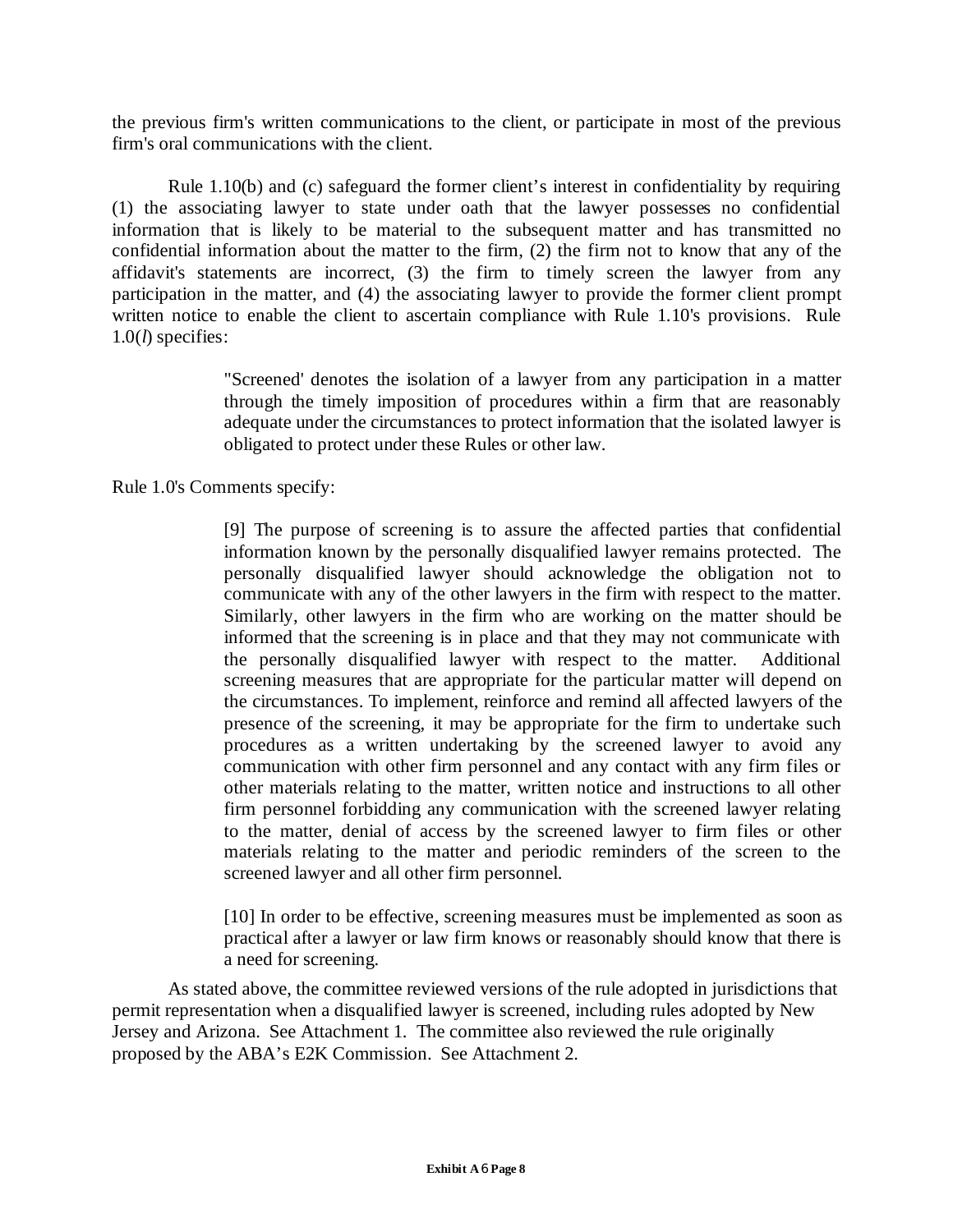The recent Rule 1.10 amendments and proposed amendments show a spectrum of views on how to balance the values involved. See Spectrum in Attachment 4. (The "MSBA Subcommittee" listing on the spectrum refers to the *previous* recommendation that the committee withdrew in June.) The spectrum, in order of most restrictive to least restrictive, is as follows.

 A. The ABA House of Delegates decided that *no* lateral hires with material confidential information may be screened, except by client consent, and that *all* conflicts may be screened for former government officers and employees, judges, arbitrators, mediators, and law clerks under Rule 1.11 and Rule 1.12. Substantially all jurisdictions have adopted the screening provisions of ABA Model Rules 1.11 and 1.12.

 B. Current Minnesota Rule 1.10(b) and Restatement (Third) of the Law Governing Lawyers § 124 (1998) allow screening only where the confidential information known to the lateral is "unlikely to be significant in the subsequent matter."

 C. Arizona Rule 1.10(d), which became effective in December 2003, allows screening unless the lateral had a "substantial role" in a litigation matter involving the old and new firms. Massachusetts and Tennessee take this position as well.

 D. New Jersey Rule 1.10(c), which became effective in September 2003, allows screening where "the matter does not involve a proceeding in which the personally disqualified lawyer had primary responsibility." "Primary responsibility" denotes "actual participation in the management and direction of the matter at the policy-making level or responsibility at the operational level as manifested by the continuous day-to-day responsibility for litigation or transaction decisions."

 E. The ABA Ethics 2000 Commission proposed Rule 1.10(c) provided that *all* lateral hire conflicts could be screened. Delaware, Illinois, Michigan, Oregon, and Washington take this position.

 The committee concluded that alternatives A, B, and C were functionally very similar, because law firm hiring partners could not confidently distinguish among lateral hire candidates who had some involvement in an adverse proceeding as to whether their confidential information was "material" or apt to be "significant," or as to whether their role was "substantial."

 The committee also concluded that its proposed formulation, which draws from several other states' provisions, appropriately safeguards the client's need to be assured of confidentiality and the need of lawyers, especially associates who most often are the candidates looking for new employment, for reasonable possibilities of moving from firm to firm.

Rule 1.10(b)'s introductory portion is to the same effect as that of current Minnesota Rule 1.10(b). The words "there is no reasonably apparent risk that confidential information of the previously represented client will be used with material adverse effect on that client because" are omitted from paragraph (b)'s introductory portion in order to move their substance to proposed Rule 1.10(b)(1).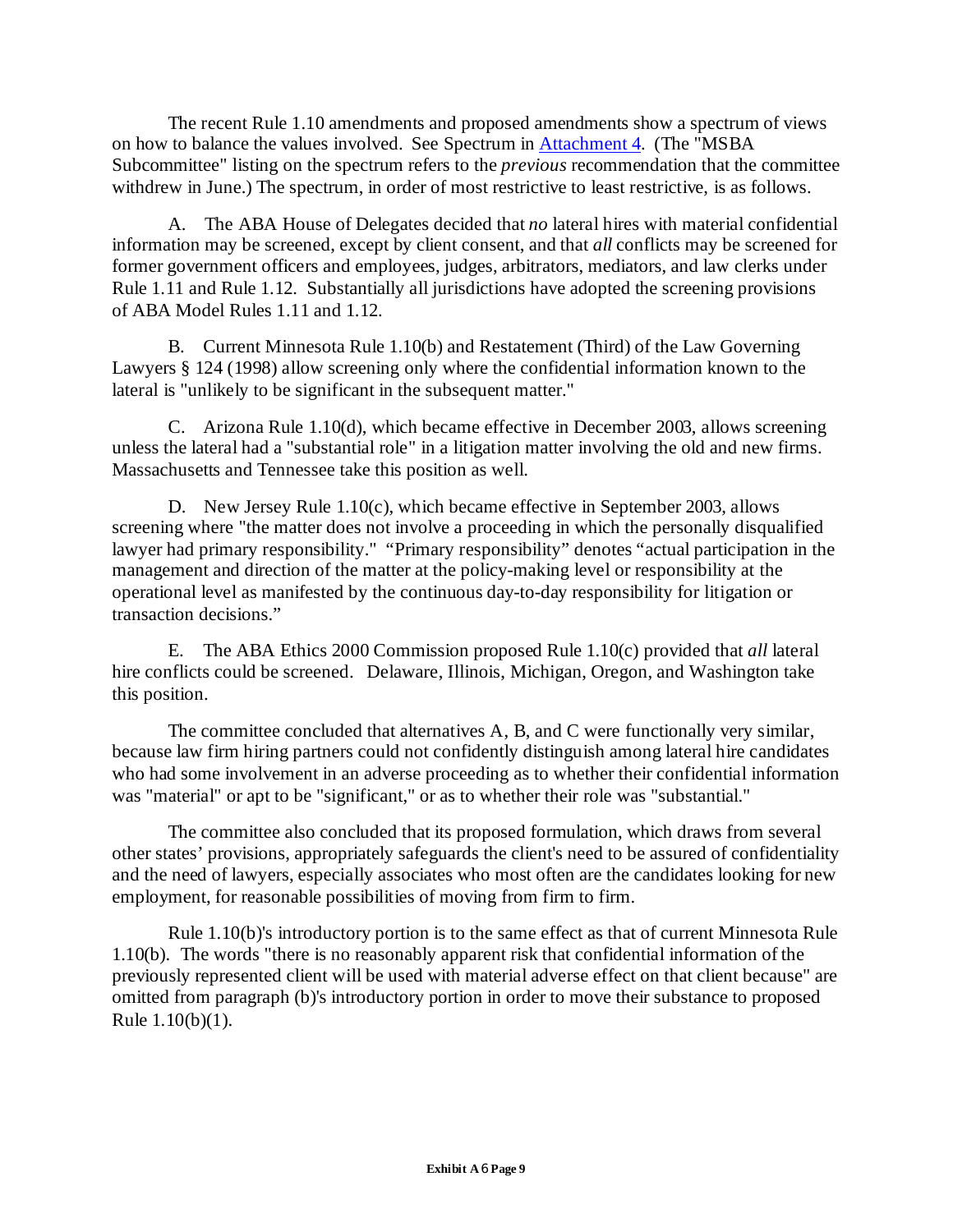The words of proposed Rule 1.10(b) are new. The requirement for the associating lawyer to submit an affidavit to the firm places the obligation on the lawyer in the best position to bear the obligation.

Paragraph (b)(1)'s requirement that the associating lawyer did not manage or direct the former client's matter at the policy-making level or exercise day-to-day responsibility for decisions in the matter derives from the definition used to determine whether a lawyer had primary responsibility for a matter under New Jersey Rule 1.10(c). Paragraph (b)(1)'s requirement that the associating lawyer did not sign most of the previous firm's written communications to, or participate in most of the previous firm's oral communications with, the former client is new.

Paragraph (b)(1)'s requirement that the associating lawyer possess no confidential information that is likely to be material to the subsequent matter captures the substance of the language in current Minnesota Rule 1.10(b)'s introductory portion, "there is no reasonably apparent risk that confidential information of the previously represented client will be used with material adverse effect on that client because" and the language in current Minnesota Rule 1.10(b)(1) "any confidential information communicated to the lawyer is unlikely to be significant in the matter." Paragraph (b)(1) specifies "material" rather than "significant." Apart from Rule 1.10, the current (and proposed) Minnesota Rules of Professional Conduct use the word "significant" only twice, both times in relation to money. See Rule 6.1(b) (pro bono services to organization where payment of standard fees would significantly deplete the organization's economic resources), 7.3 (solicitation when significant motive is pecuniary gain). The current Minnesota Rules Terminology section (unchanged in proposed Rule 1.0(m)) specifies, "'Substantial' when used in reference to degree or extent denotes a material matter of clear and weighty importance." Using "material" to define "substantial" without any definition of "material" indicates that the meaning of "material" is known. The current and proposed Minnesota Rules and the ABA Model Rules use "material" many times within the conflicts rules, including Rule 1.10(c): "(2) any lawyer remaining in the firm has information protected by Rules 1.6 and 1.9[(c)] that is material to the matter."

Paragraph (b)(1)'s requirement that the associating lawyer has transmitted no confidential information about the matter to the firm derives from Washington Rule 1.10(b)(3).

Proposed Rule 1.10(b)(2) substitutes "the firm timely screens the associating lawyer from any participation in the matter and apportions the associating lawyer no part of the fee therefrom" for "the lawyer is subject to screening measures adequate to prevent disclosure of the confidential information and to prevent involvement by that lawyer in the representation" in order to match the language with that used in current (and proposed) Minnesota Rules 1.11(b)(1) and 1.12(b)(1) regarding former government officers and employees and former judges, arbitrators, mediators, or other third-party neutrals and in ABA Ethics 2000 Commission proposed Rule 1.10(c) and in many states' versions of Rule 1.10.

In paragraph 1.10(b)(3), "provides prompt written notice" is substituted for "timely and adequate notice . . . has been provided" to make clear that it is the associating lawyer's duty to provide the notice. The words "to any affected former client to enable the client to ascertain compliance with the provisions of this rule" are substituted for "of the screening . . . to all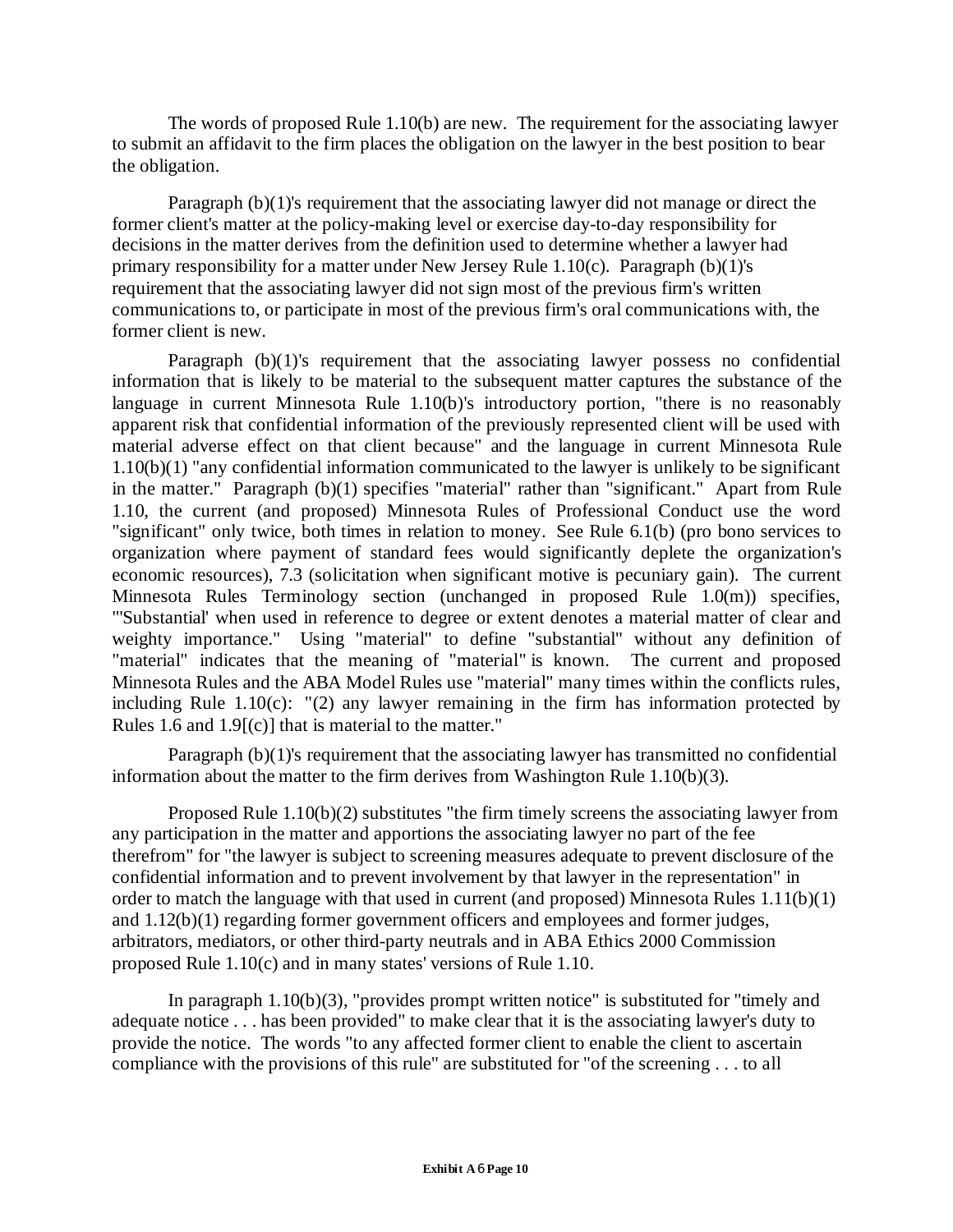affected clients" in line with ABA Ethics 2000 Commission proposed Rule 1.10(c) and state versions of Rule 1.10 that follow that formulation, e.g., Arizona and New Jersey.

As stated in Comment [6], paragraph (c)'s procedures should facilitate judicial review of the screening procedures or court supervision of their implementation and compliance.

 The committee carefully considered how the concern expressed in *Lennartson* for maintaining "confidence in the legal profession" and the specific concern for the former client of the migrating lawyer can best be addressed. These considerations were balanced with a concern for reasonable job mobility, especially among associates. The committee believes that its proposed Rule 1.10 appropriately facilitates a lawyer's legitimate interest in being able to move to a new firm without compromising any former client's interests in loyalty or confidentiality.

Respectfully submitted,

MSBA Rules of Professional Conduct Committee

Ken Kirwin, Chair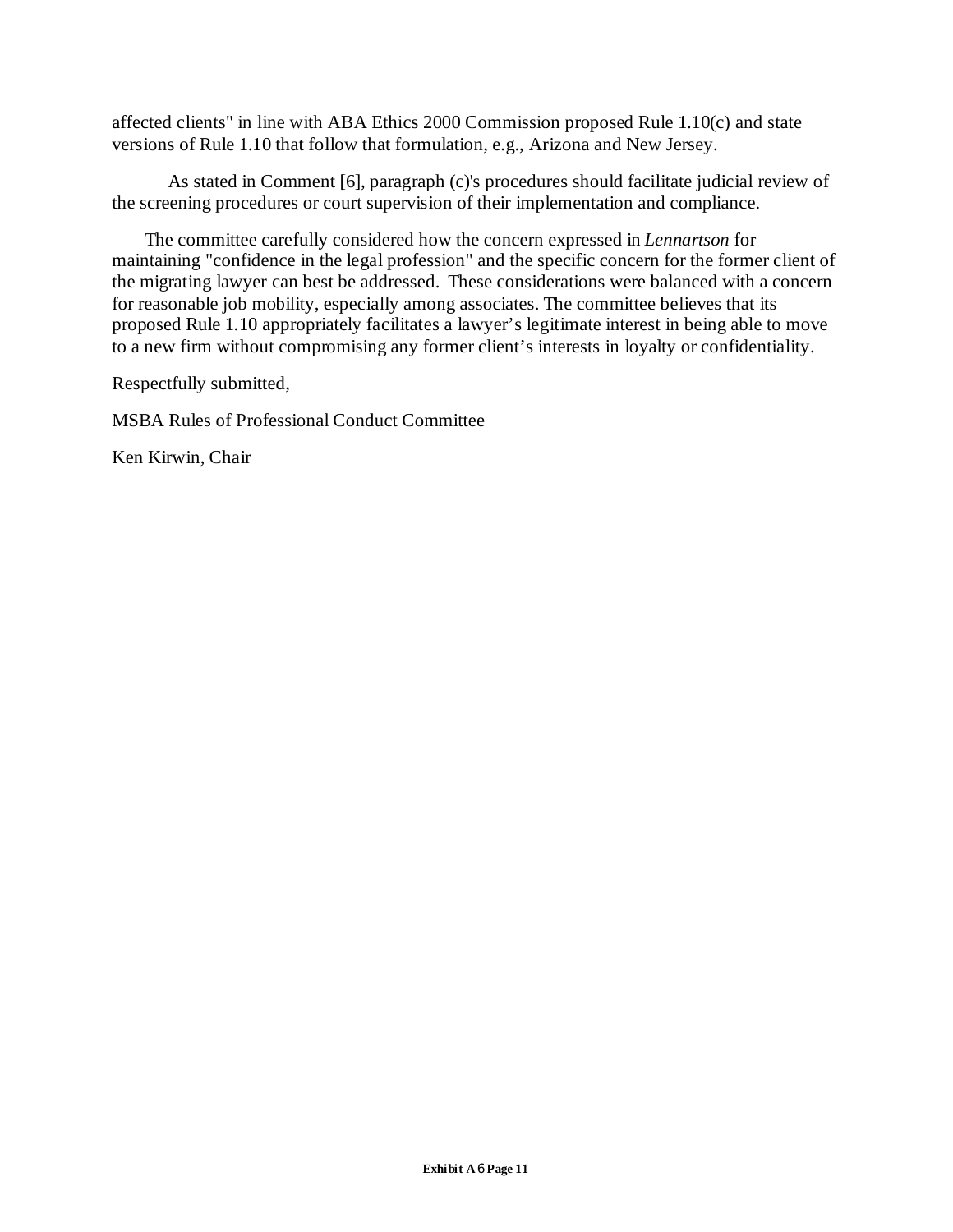## **ATTACHMENTS**

- 1. New Jersey Rule 1.10(c) and Arizona Rule 1.10(d)
- 2. ABA E2K Commission proposed Rule 1.10(c)
- 3. State Rules that Permit Representation When a Disqualified Lawyer is Screened
- 4. Spectrum of Lateral Hire Conflict Screening Rules

5. Recruiting/Hiring Partner Comments: Keith Moheban, *Comments re: Rule 1.10* (Mar. 8, 2004 e-mail).

6. Bibliography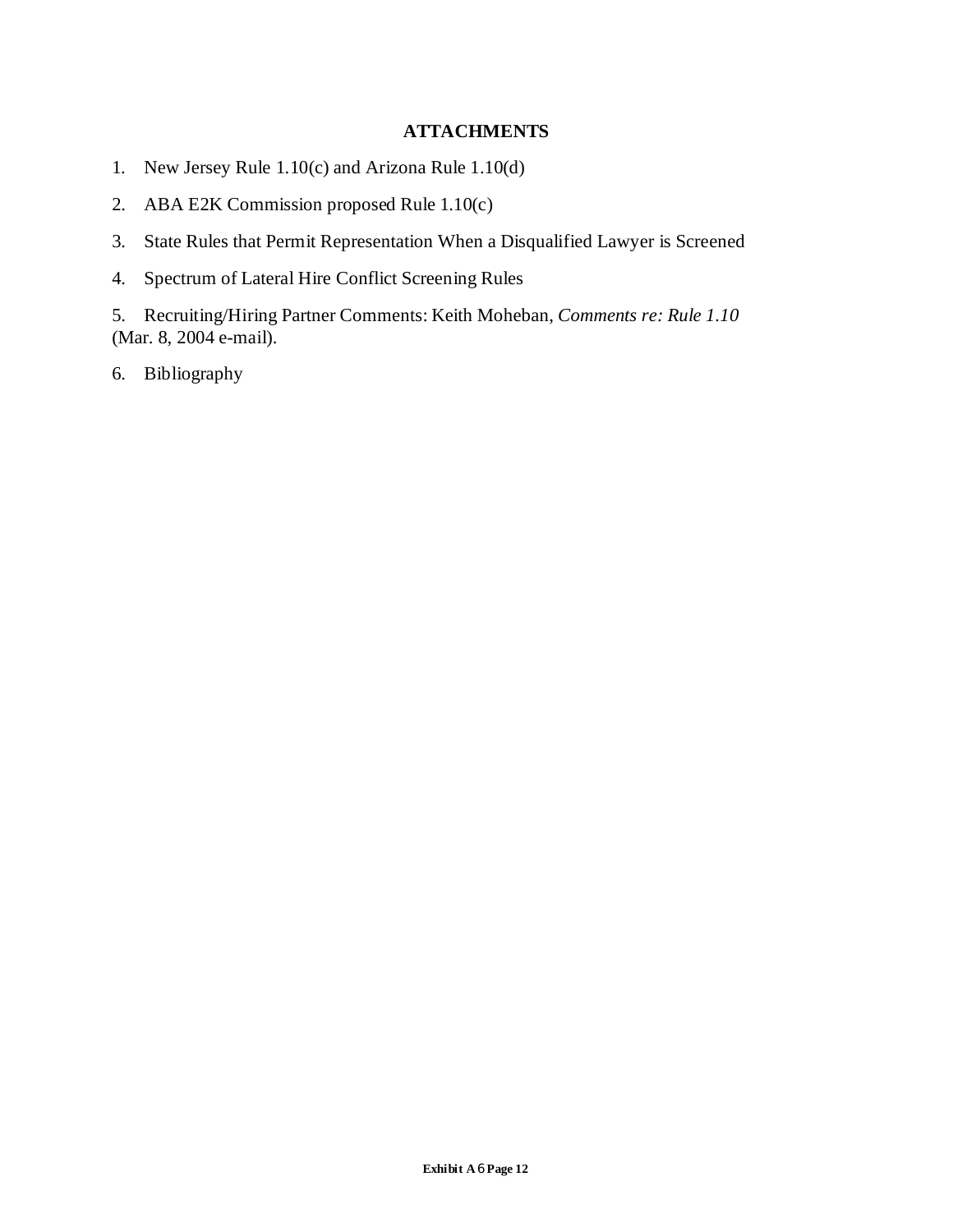#### **NEWJERSEY RULE 1.10(c)**

When a lawyer becomes associated with a firm, no lawyer associated in the firm shall knowingly represent a person in a matter in which that lawyer is disqualified under RPC 1.9 unless:

(1) the matter does not involve a proceeding in which the personally disqualified lawyer had primary responsibility;

(2) the personally disqualified lawyer is timely screened from any participation in the matter and is apportioned no part of the fee therefrom; and

(3) written notice is promptly given to any affected former client to enable it to ascertain compliance with the provisions of this Rule.

**Note:** New Jersey defines "primary responsibility" to "denote actual participation in the management and direction of the matter at the policy-making level or responsibility at the operational level as manifested by the continuous day-to-day responsibility for litigation or transaction decisions."

## **ARIZONA RULE 1.10(d)**

When a lawyer becomes associated with a firm, no lawyer associated in the firm shall knowingly represent a person in a matter in which that lawyer is disqualified under ER 1.9 unless:

(1) the matter does not involve a proceeding before a tribunal in which the personally disqualified lawyer had a substantial role;

(2) the personally disqualified lawyer is timely screened from any participation in the matter and is apportioned no part of the fee therefrom; and

(3) written notice is promptly given to any affected former client to enable it to ascertain compliance with the provisions of this Rule.

(e) The disqualification of lawyers associated in a firm with former or current government lawyers is governed by ER 1.11.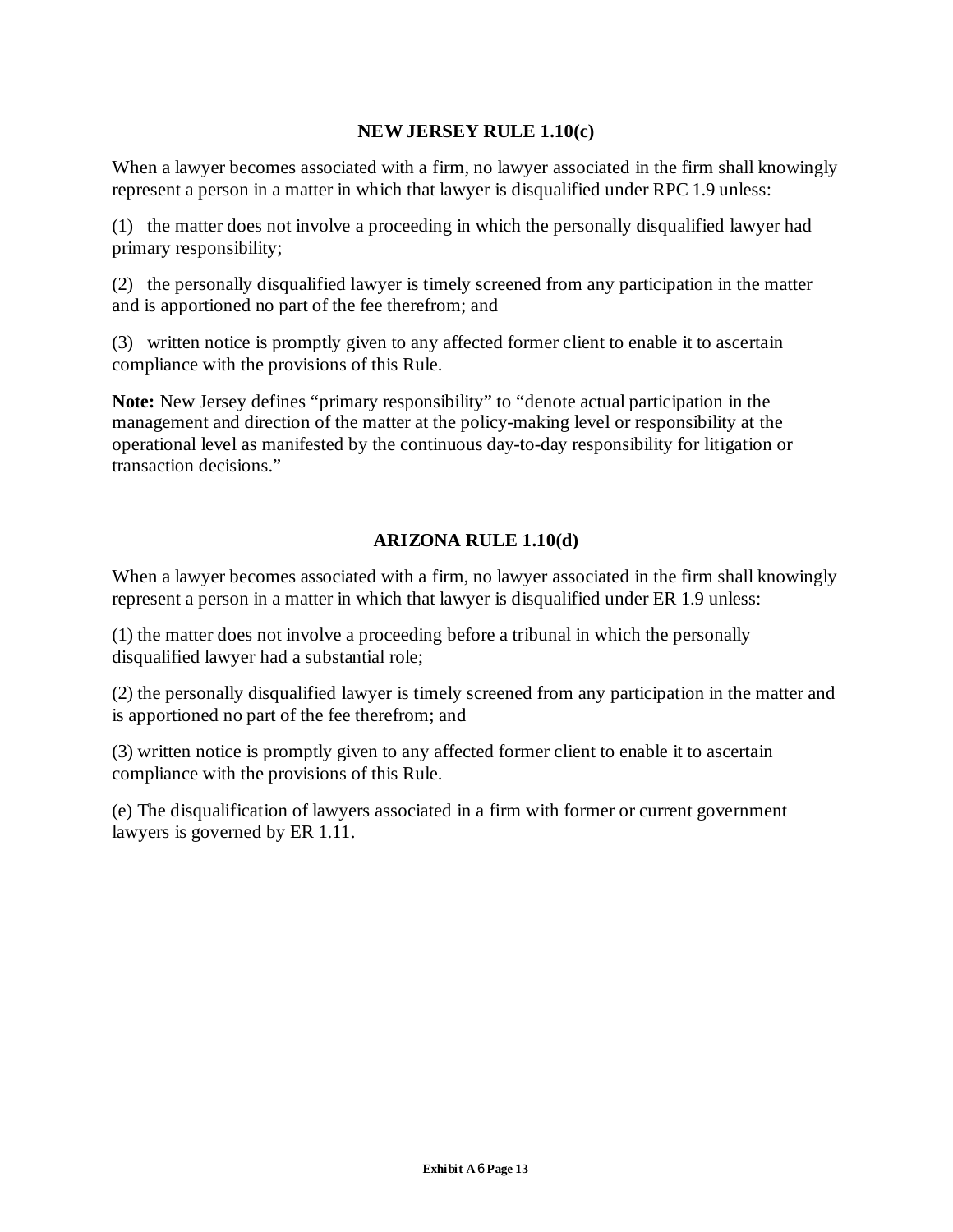## **ABA ETHICS 2000 COMMISSION REPORT RULE 1.10(c)**

When a lawyer becomes associated with a firm, no lawyer associated in the firm shall knowingly represent a person in a matter in which that lawyer is disqualified under Rule 1.9 unless:

(1) the personally disqualified lawyer is timely screened from any participation in the matter and is apportioned no part of the fee therefrom; and

(2) written notice is promptly given to any affected former client to enable it to ascertain compliance with the provisions of this Rule.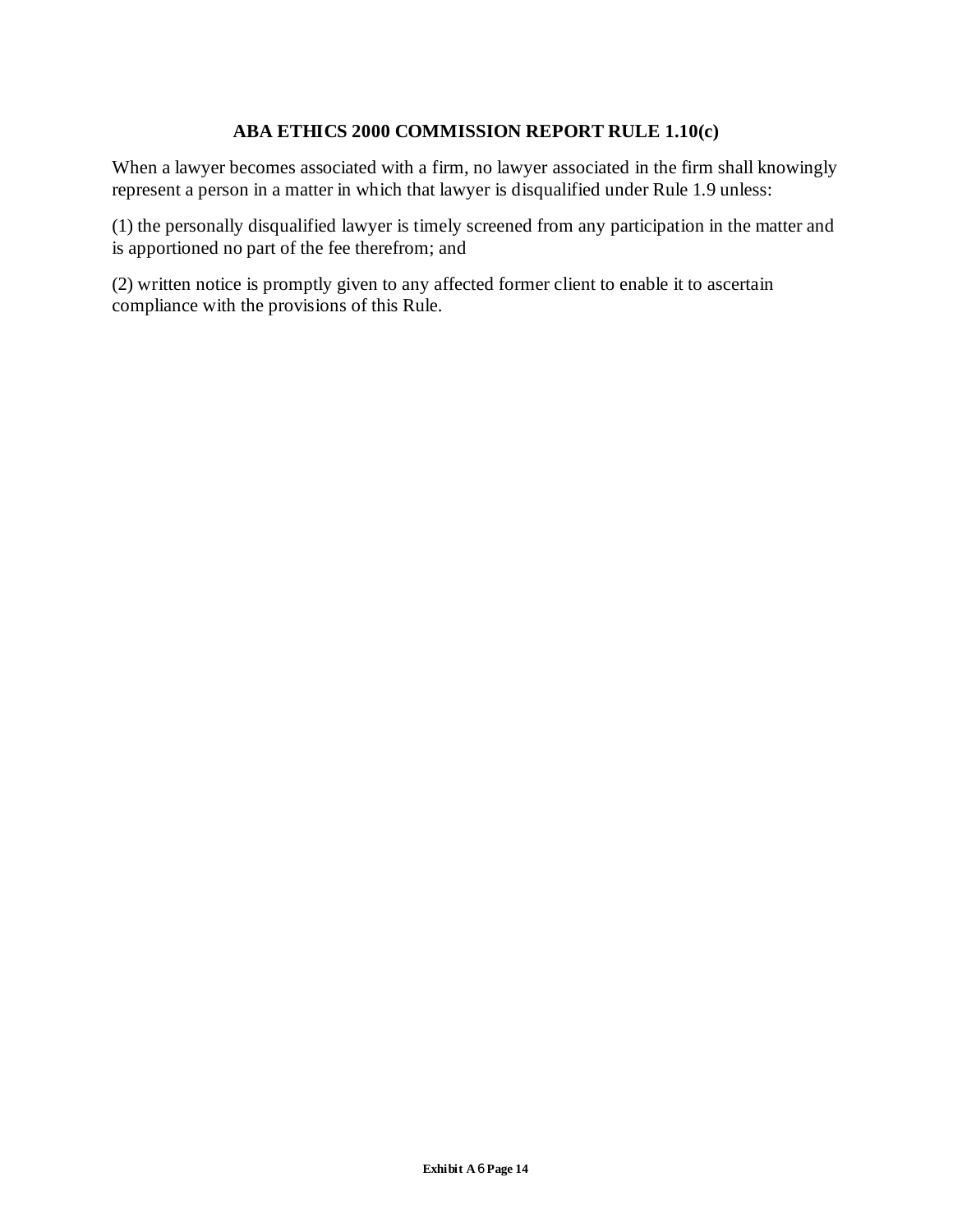#### **STATE RULES THAT PERMIT REPRESENTATION WHEN A DISQUALIFIED LAWYER IS SCREENED**

Arizona Rule 1.10(d)

Delaware Rule 1.10(c)

Illinois Rule 1.10(b), (d)

Kentucky SCR 3.130 (1.10)

Maryland Rule 1.10(b), (c)

Massachusetts Rule 1.10(d), (e)

Michigan Rule 1.10(a)

Montana Rule 1.10(c)

New Jersey Rule 1.10(c)

North Carolina Rule 1.10(c)

Oregon Disciplinary Rule 5-105

Pennsylvania Rule 1.10(b), (c)

Tennessee Rule 1.10(c)

Washington Rule 1.10(b)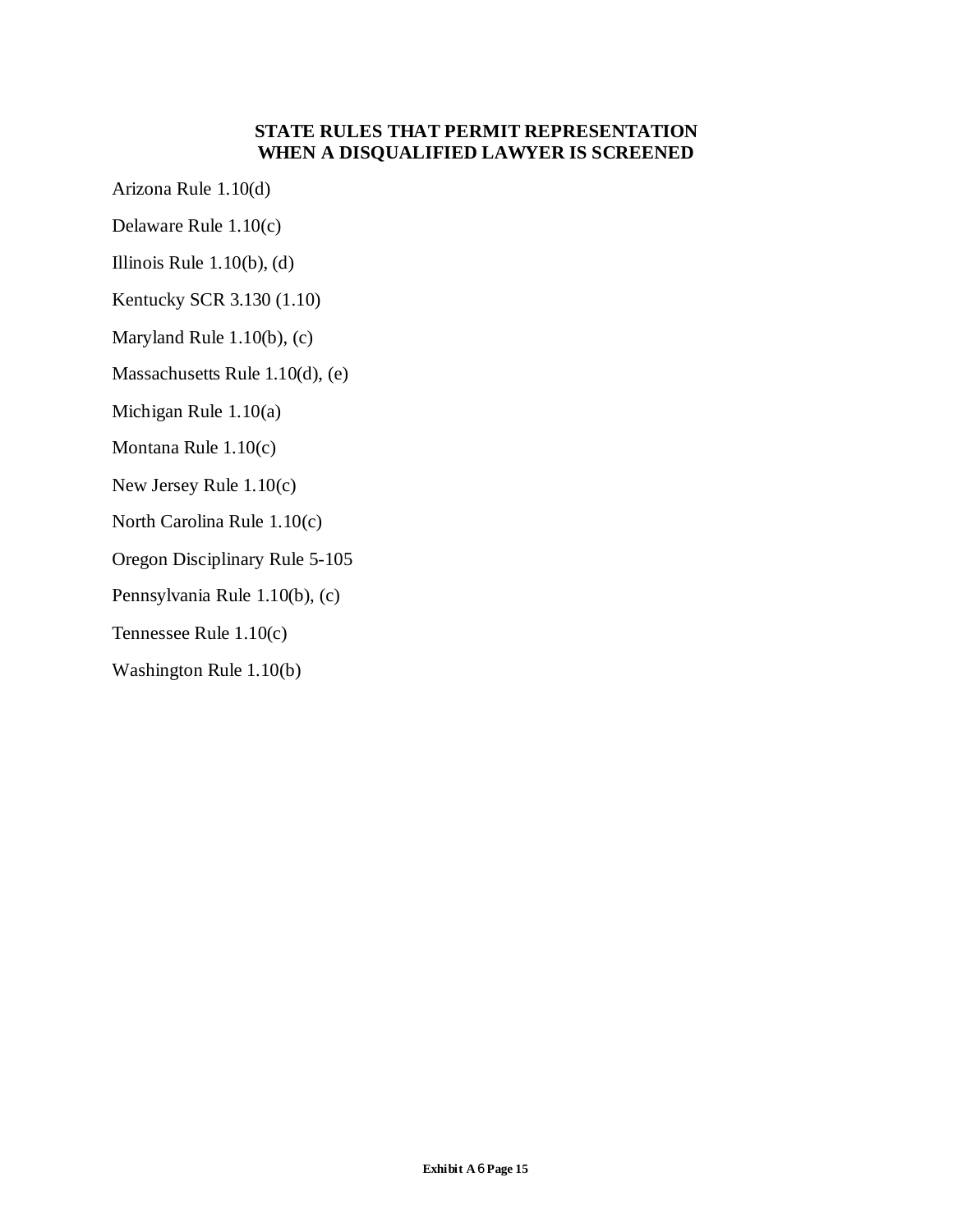From: Moheban, Keith [keith.moheban@leonard.com] **Sent:** Friday, March 05, 2004 17:43 **To:** Wagenius, Dwight **Subject:** Comments re: Rule 1.10

Dwight -- Per your request I'm providing you some of my experiences in the application of Rule 1.10 in the context of making lateral hires. As a member of Leonard, Street's ethics commitee, I am frequently called upon to ensure compliance with Rule 1.10 in the context of such hiring. In general, compliance with the rule can require a great deal of effort and analysis, particularly when hiring attorneys who have worked in this market for extended periods of time at competing large law firms. Further, there are many instances where it appears the rules do not really provide the intended benefits to the affected clients, and where the rule mandates action that might actually be a detriment to the client's interests. In these instances there is room to consider revisions to the rule.

Specific comments:

 1. Where the incoming lawyer has been directly involved in a current matter adverse to our firm, the requirements of the rule are appropriate and necessary to ensure protection of client confidences and zealous advocacy. Here, the requirements of screening and notice are essential. One could argue persuasively that screening should be deemed sufficient to protect client interests, and that client "consent" should not be required. The current rule does not literally require consent (requiring only notice) but in practical effect it does require consent. If the client is notified and unhappy with the cross over of the lawyer, the lateral hire and the new law firm are subject to potential disciplinary complaints or to disqualification. Because the analysis of the Rule is subjective, there is no certain way to protect against such consequences. Given the realities of modern big firm law practice, mobility of lawyers has been and will be seriously affected unless the Rule is revised to provide a certain means for ensuring protection of the client. This could be a Rule that provides conclusively that a wall protects client interests.

 2. Where the incoming lawyer has not been directly involved in a current matter adverse to our firm, but where other members of the incoming lawyer's firm are engaged in matters adverse to us, the rule requires a subjective determination as to whether: (1) the lawyer has acquired confidential information about that matter, and (2) whether that knowledge creates a "reasonably apparent risk" that is not mitigated by screening, notice, etc. This is problematic because it is subjective. It also is very difficult to apply with larger firms. At any given time, for example, we may be adverse to Faegre or Dorsey on dozens of matters. There will undoubtedly be dozens of imputed confict situations, and the lateral hire will not even be aware of all of them. The incoming firm will not always know that the lateral hire's firm is adverse to it, because not all representations are public. So there is a practical problem in even identifying the universe of imputed disqualification matters.

 3. If the client disagrees with our determination that there is no apparent risk, we might be subject to a disqualification motion or professional discipline, and there is no definitive way to guard against it. Even if you obtain a waiver under Rule 1.10(d), that is subject again to the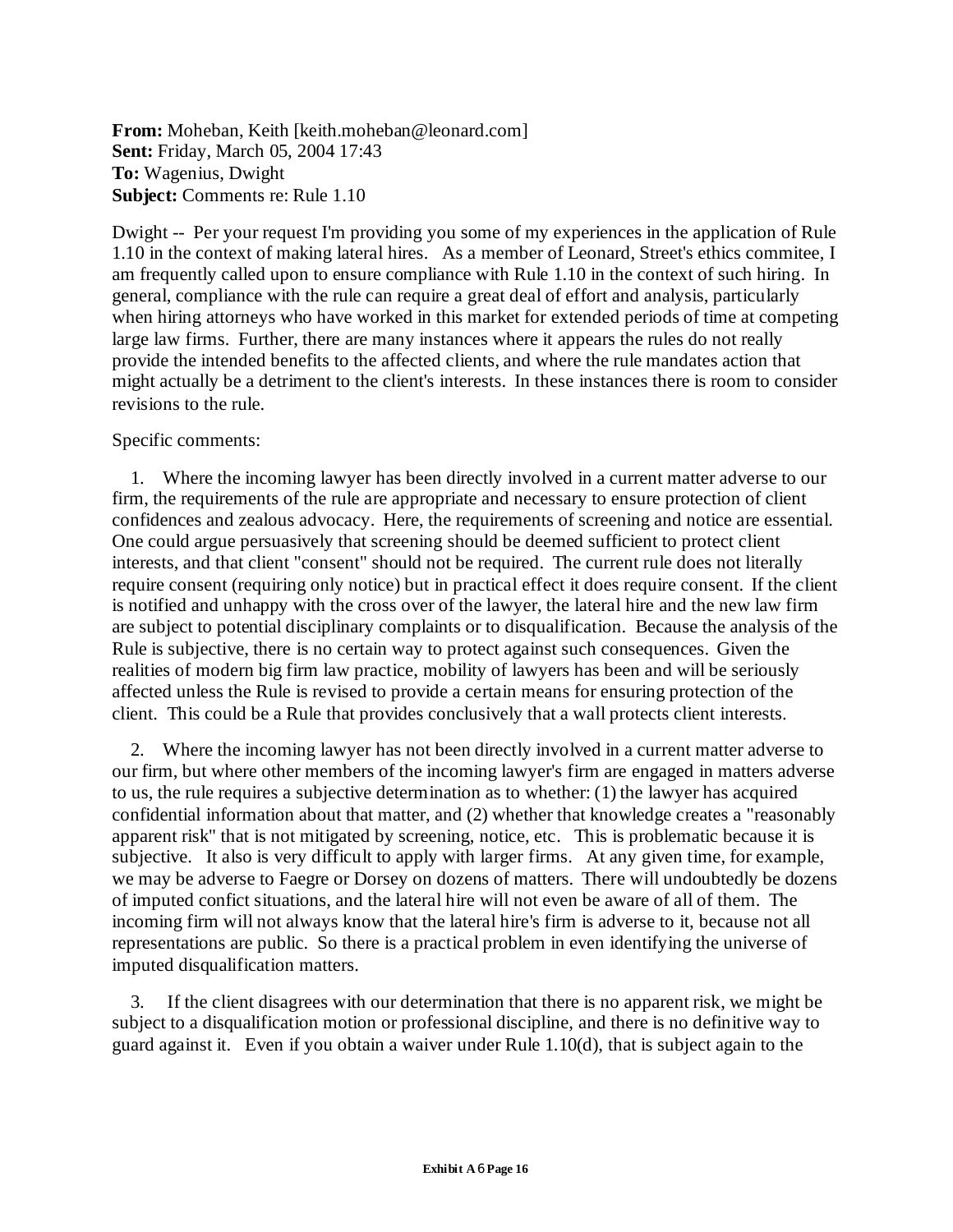lawyer's subjective determination under Rule 1.7, which I think also could be challenged by the client if, in hindsight, the client believes the lawyer's "belief" under Rule 1.7 is not reasonable.

 4. We rely on screening (ethical walls) to protect confidentiality in many contexts under the rules. Rule 1.10 is odd in that if first requires you to determine that the confidential information is not significant (part  $(b)(1)$ ), but then requires screening as well (part  $(b)(2)$ ). If the confidence is not significant, then should a wall be required at all?

 5. Many think that screening and notice to affected clients also is redundant. If he confidential information is not significant (because the lawyer did not work on the matter, but may have heard something in the hallway, department meeting, etc.) and you provide screening - - should notice to the clients required as well? This points up an important issue -- in some cases providing notice to the clients may adversely affect the interests of one of the clients. Imagine situation where a matter was unresolved, but had lain dormant for quite a long time. When a lateral hire (who had no involvement in the case) comes over from the opposing firm, the Rules require notice to both parties, essentially "waking up" a case to the detriment of one of the parties who benefitted from the dormancy. This pits the obligations of Rule 1.10 against the obligations of zealous advocacy.

 6. The concept of "timely and adequate notice" to affected clients is unclear. Must the notice be given before the lateral hire starts? Before the offer is made? Must it be in writing? The ambiguity forces the lateral hire to notify certain clients of an intent to leave the firm, often before the lawyer has notified the firm itself, because the hire may not go through if the client objects to the move. This is a tough one to resolve, but it is a big problem for the lateral and has discouraged and even stopped some hires.

 I hope this is helpful from a big firm perspective. I'd be happy to discuss this further with you or with the committee. Thanks. Keith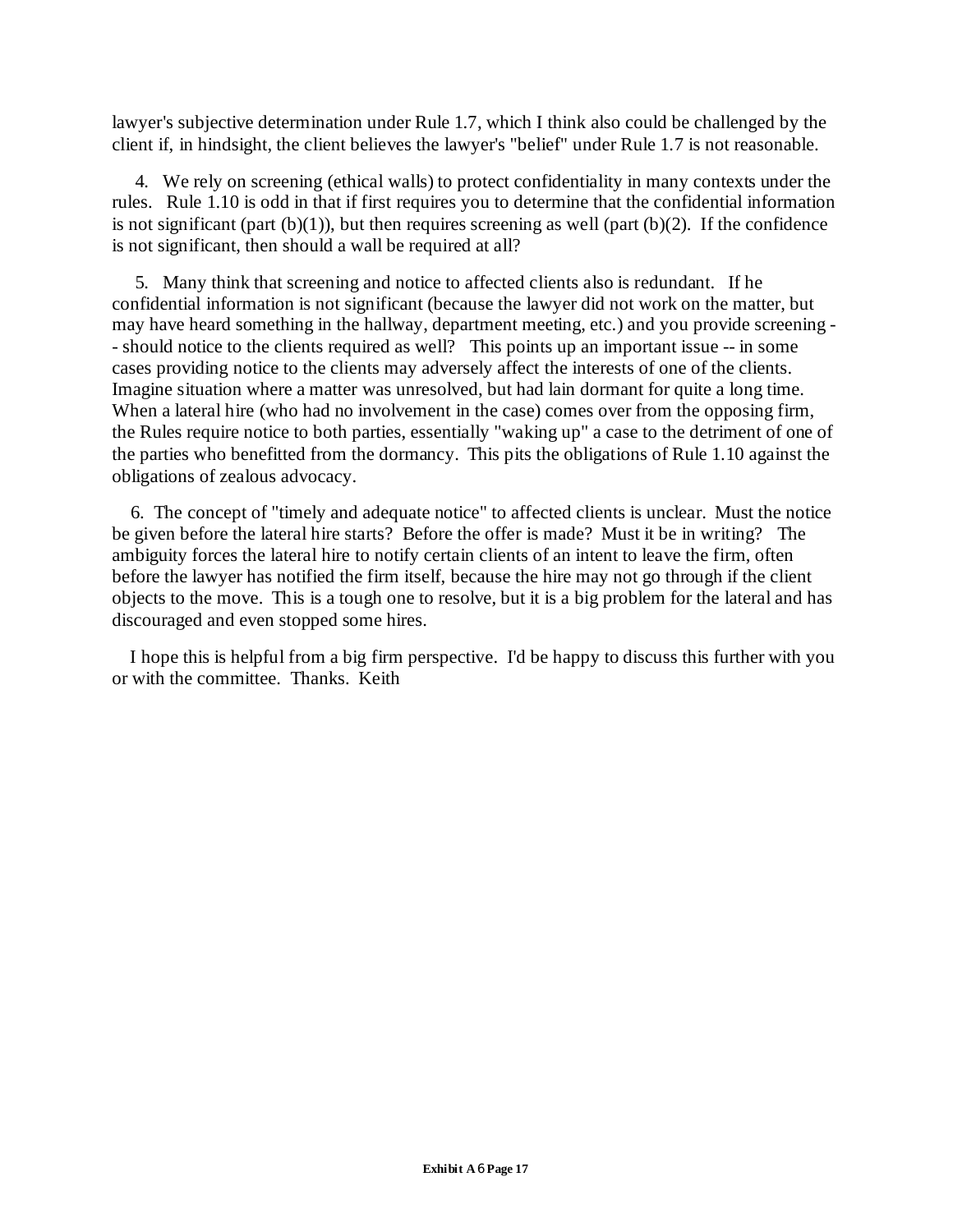#### **Bibliography**

*Lennartson v. Anoka-Hennepin Indep. Sch.Dist.*, 662 N.W.2d 125 (Minn. 2003)

http://www.lawlibrary.state.mn.us/archive/supct/0306/op011278-0605.htm

Robert A. Creamer, *Three Myths about Lateral Screening,* The Professional Lawyer, Winter 2002, at 20, *available in Westlaw as* 13 No. 2 PROFLAW 20.

William Freivogel, *Selected Issues in Litigation Practice,* 72 Tulane L. Rev. 649 (1997).

Neil W. Hamilton & Kevin R. Coan, *Are We a Profession or Merely A Business?: The Erosion of the Conflicts Rules Through the Increased Use of Ethical Walls,* 27 Hofstra Law Review 57 (Fall 1998).

Neil W. Hamilton & Kevin R. Coan, *Ethical Walls, Migrating Lawyers, and Former Client Conflicts,* Bench & B. Minn., Nov./Dec. 1998.

http://www2.mnbar.org/benchandbar/1998/nov-dec98/ethical\_walls.htm

Peter R. Jarvis, *Sixteen Years on Screen: Oregon's Lateral Hire Screening Rules,* The Professional Lawyer, Summer 1999, at 2, *available in Westlaw as* 10 No. 4 PROFLAW 2.

Nancy J. Moore, *Lawyer Ethics Code Drafting in the Twenty-First Century,* 30 Hofstra L. Rev. 923 (2002).

Nancy J. Moore, *Restating the Law of Lawyer Conflict,* 10 Geo. J. Legal Ethics 541 (1997).

Marc I. Steinberg, *Attorney Conflicts of Interest, in* Corporate and Securities Malpractice (PLI Corporate Law and Practice Course Handbook Series, May 15-16, 2003).

William J. Wernz, *Ethics Walls in Minnesota--'Lennartson' Revisited,* Minnesota Lawyer, Aug. 4, 2003.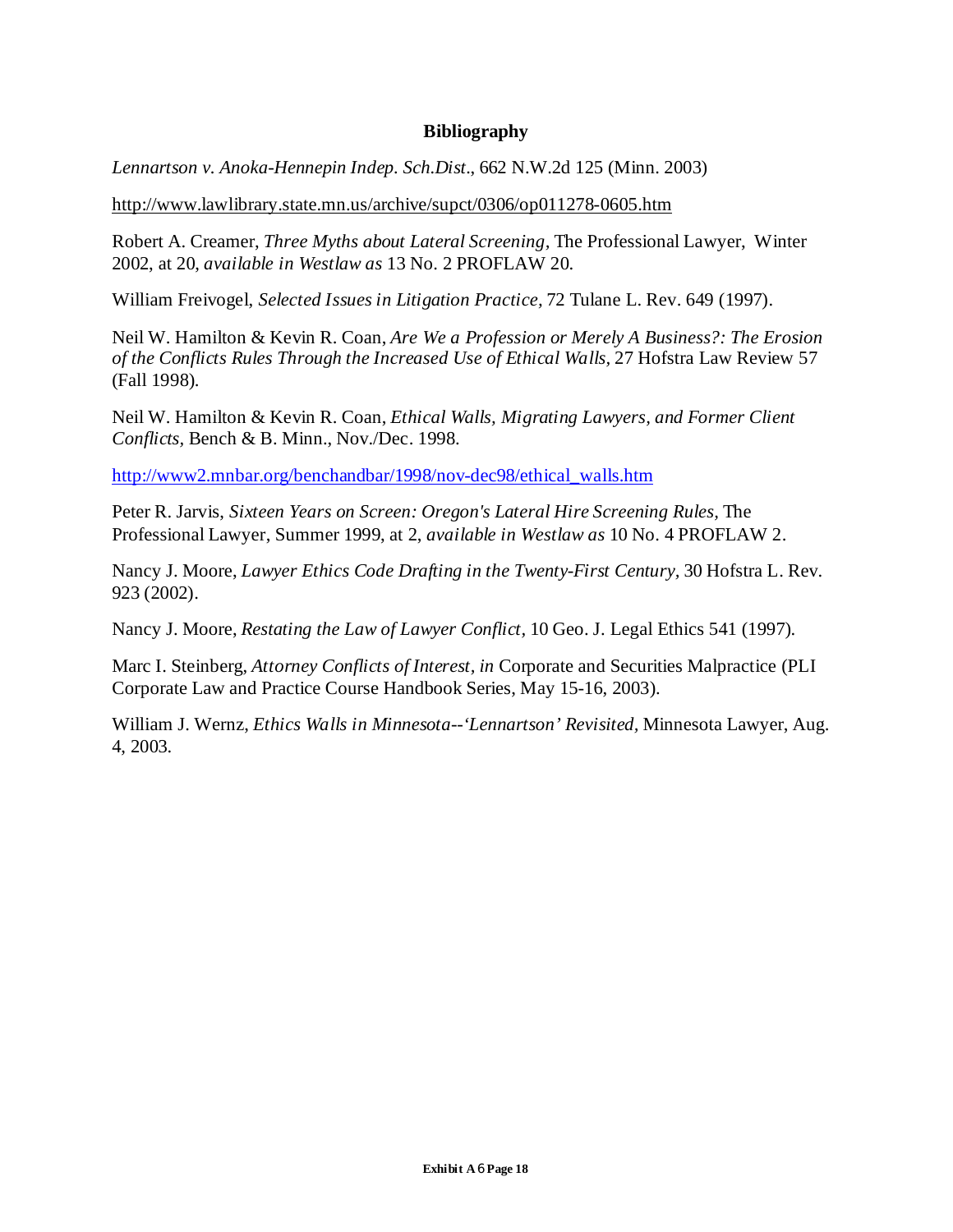## STATUS OF STATE REVIEW OF PROFESSIONAL CONDUCT RULES (9/22/04)

| <b>State</b> | Committee<br><b>Reviewing</b><br><b>Rules</b> | Committee<br><b>Issued</b><br><b>Report</b> | <b>Supreme</b><br>Court<br>Approved<br><b>Rule</b><br><b>Amend</b><br>ments | <b>Notes</b>                                                                                                                                                                                                                                                                                                                                                                                                                                               |
|--------------|-----------------------------------------------|---------------------------------------------|-----------------------------------------------------------------------------|------------------------------------------------------------------------------------------------------------------------------------------------------------------------------------------------------------------------------------------------------------------------------------------------------------------------------------------------------------------------------------------------------------------------------------------------------------|
| Alabama      | $\mathbf X$                                   |                                             |                                                                             | State Bar Committee on Disciplinary Rules and<br>Enforcement conducting review.                                                                                                                                                                                                                                                                                                                                                                            |
| Alaska       | $\overline{\mathrm{X}}$                       |                                             |                                                                             | <b>Bar Association Rules of Professional Conduct</b><br>Committee conducting review.                                                                                                                                                                                                                                                                                                                                                                       |
| Arizona      |                                               |                                             | X                                                                           | Effective 12/1/03<br>http://www.supreme.state.az.us/media/pdf/test%20ule%204<br>2%20%2043.pdf                                                                                                                                                                                                                                                                                                                                                              |
| Arkansas     |                                               | X                                           |                                                                             | Supreme Court has published proposed rules for<br>comment.<br>http://www.arkbar.com/whats_new/new_model_rules.html                                                                                                                                                                                                                                                                                                                                         |
| California   | X                                             |                                             |                                                                             | State Bar Commission for the Revision of the Rules<br>of Professional Conduct has issued drafts for<br>comment.<br>http://www.calbar.ca.gov/state/calbar/calbar_generic.jsp?sI<br>magePath=Draft_Rules.gif&sCategoryPath=/Home/Attorne<br>y%20Resources/Ethics%20Information/Commission%20for<br>%20the%20Revision%20of%20the%20Rules%20of%20Pro<br>fessional%20Conduct&sHeading=Draft%20Rules&sFileTy<br>pe=HTML&sCatHtmlPath=html/CRRPC_Draft-Rules.html |
| Colorado     | X                                             |                                             |                                                                             | State Bar Ethics Committee conducting review.                                                                                                                                                                                                                                                                                                                                                                                                              |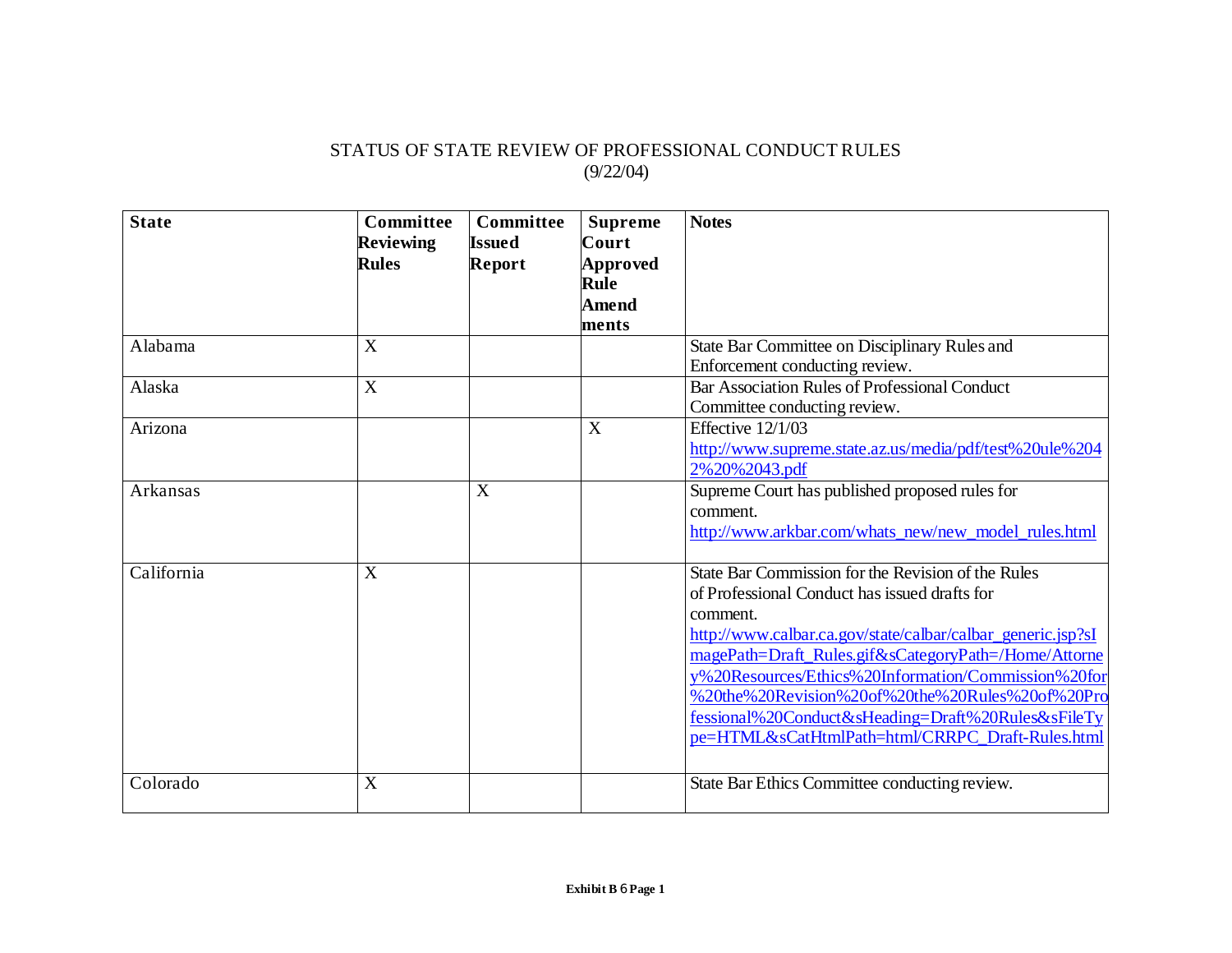| Connecticut | $\overline{X}$ |   |                       | <b>Bar Association Committee on Professional Ethics</b> |
|-------------|----------------|---|-----------------------|---------------------------------------------------------|
|             |                |   |                       | conducting review.                                      |
| Delaware    |                |   | $\overline{\text{X}}$ | Effective 7/1/03                                        |
|             |                |   |                       | http://courts.state.de.us/Rules/?FinalDLRPCclean.pdf    |
| D.C.        | $\mathbf X$    |   |                       | <b>Rules of Professional Conduct Review Committee</b>   |
|             |                |   |                       | conducting review.                                      |
| Florida     |                | X |                       | Bar Board of Governors has approved amendments,         |
|             |                |   |                       | which will now be considered by the Supreme Court.      |
|             |                |   |                       | http://www.flabar.org/tfb/TFBComm.nsf/840090c16eedaf    |
|             |                |   |                       | 0085256b61000928dc/076132cfc389d63d85256eb7004e6        |
|             |                |   |                       | c15?OpenDocument                                        |
|             |                |   |                       | Amendments to several rules, including those            |
|             |                |   |                       | regarding advertising, fees and sex with clients, were  |
|             |                |   |                       | made independently of rules review committee.           |
|             |                |   |                       | http://www.flcourts.org/sct/sctdocs/bin/sc03-705.pdf    |
|             |                |   |                       |                                                         |
| Georgia     |                |   |                       | No review                                               |
| Hawaii      | X              |   |                       | Disciplinary Board of Supreme Court Ethics 2000         |
|             |                |   |                       | Committee conducting review.                            |
| Idaho       |                |   | $\boldsymbol{X}$      | Revised rules effective 7/1/04.                         |
|             |                |   |                       | http://www2.state.id.us/isb/bc/irpc_review.htm          |
| Illinois    |                | X |                       | Illinois State Bar Assembly and Chicago Bar             |
|             |                |   |                       | Association Board of Governors approved Joint           |
|             |                |   |                       | CBA/ISBA report.                                        |
|             |                |   |                       | Report: http://www.isba.org/eth2000.html                |
|             |                |   |                       | Article about ISBA Assembly approval (scroll down       |
|             |                |   |                       | for third article):                                     |
|             |                |   |                       | http://www.isba.org/Association/047a.htm#gen18          |
| Indiana     |                | X |                       | Supreme Court has issued rules for public comment.      |
|             |                |   |                       | http://www.in.gov/iudici/aryrules/proposed/2004/0225.ht |
|             |                |   |                       | ml                                                      |
| Iowa        |                | X |                       | Supreme Court has posted draft for public comment.      |
|             |                |   |                       | http://www.judicial.state.ia.us/model_rules/            |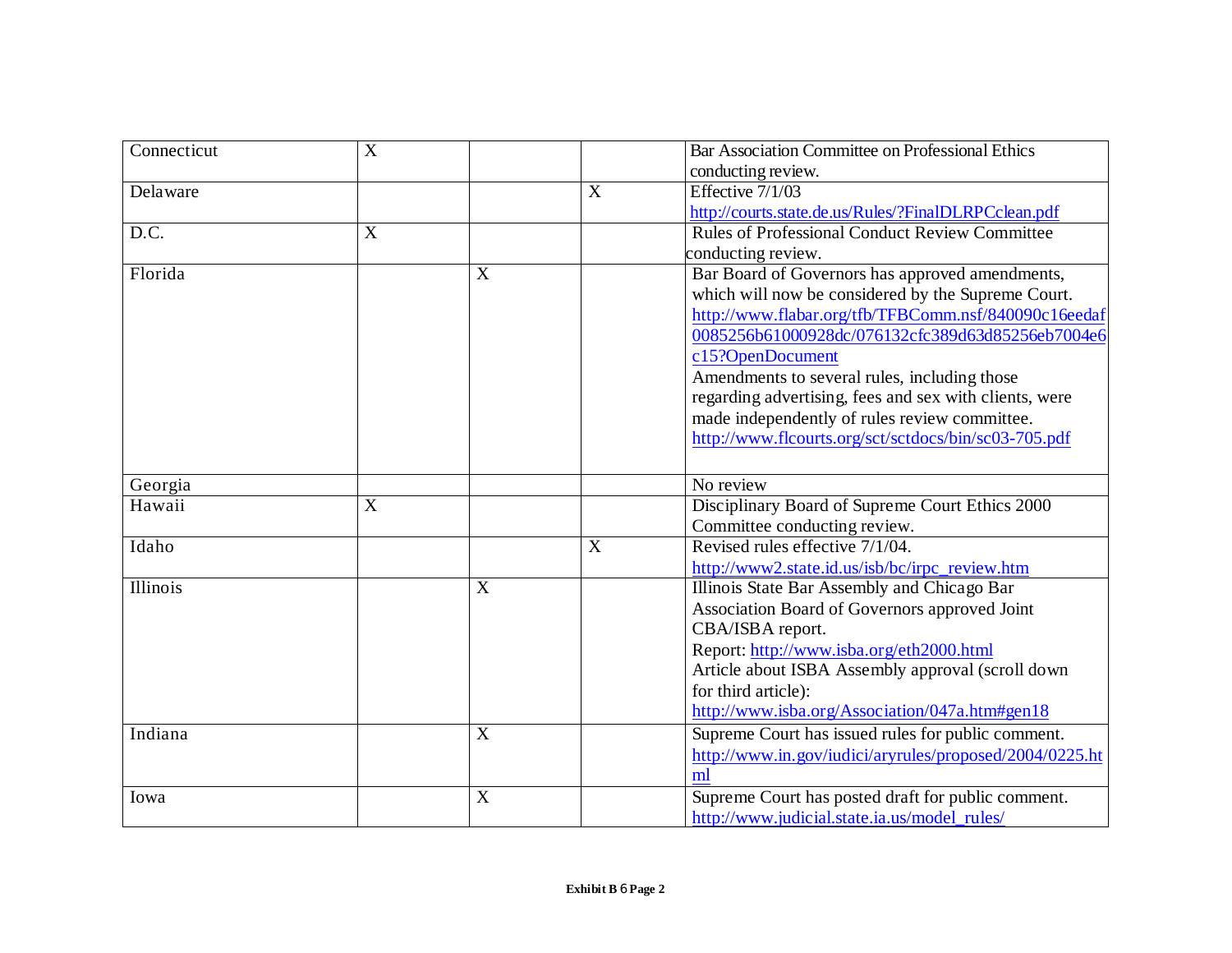| Kansas        | $\overline{X}$        |                |             | State Bar Ethics 2000 Review Task Force conducting |
|---------------|-----------------------|----------------|-------------|----------------------------------------------------|
|               |                       |                |             | review.                                            |
| Kentucky      | $\overline{X}$        |                |             | State Bar Ethics Committee conducting review.      |
| Louisiana     |                       |                | X           | Revised rules effective 3/1/04.                    |
|               |                       |                |             | http://www.lsba.org/Rpc2004.pdf                    |
| Maine         | $\overline{\text{X}}$ |                |             | Supreme Court Advisory Committee on the Rules of   |
|               |                       |                |             | Professional Responsibility conducting review.     |
| Maryland      |                       | X              |             | Court of Appeals Ethics 2002 Committee has issued  |
|               |                       |                |             | its final report.                                  |
|               |                       |                |             | http://www.courts.state.md.us/lawyersropc.html     |
| Massachusetts | X                     |                |             | Supreme Court Standing Committee on Rules of       |
|               |                       |                |             | Professional Conduct conducting review.            |
| Michigan      |                       | X              |             | State Bar has forwarded proposal to Supreme Court. |
|               |                       |                |             | http://www.michbar.org/directory/proposedmrpc.pdf  |
| Minnesota     |                       | $\mathbf X$    |             | Supreme Court is considering State Bar Task Force  |
|               |                       |                |             | report.                                            |
| Mississippi   |                       | $\overline{X}$ |             | State Bar Committee conducting review. Supreme     |
|               |                       |                |             | Court approved changes to Rules 7.1, 7.2 and 8.5.  |
|               |                       |                |             | http://www.mssc.state.ms.us/news/sn104819.pdf      |
| Missouri      |                       | X              |             | Bar has submitted proposal to Supreme Court.       |
| Montana       |                       |                | $\mathbf X$ | Effective 4/1/04                                   |
|               |                       |                |             | http://www.montanabar.org                          |
| Nebraska      |                       | X              |             | Report of Subcommittee to study the Model Rules    |
|               |                       |                |             | has been forwarded to Supreme Court.               |
| Nevada        |                       | $\overline{X}$ |             | State Bar has filed recommendations with Supreme   |
|               |                       |                |             | Court.                                             |
|               |                       |                |             | http://www.nvbar.org/Ethics/e2k.htm                |
| New Hampshire |                       | X              |             | Bar Association Ethics Committee has drafted some  |
|               |                       |                |             | rules for public comment.                          |
|               |                       |                |             | http://www.nhbar.org/NHRules.asp                   |
| New Jersey    |                       |                | X           | Effective 1/1/04                                   |
|               |                       |                |             | http://www.judiciary.state.nj.us/rules/apprpc.htm  |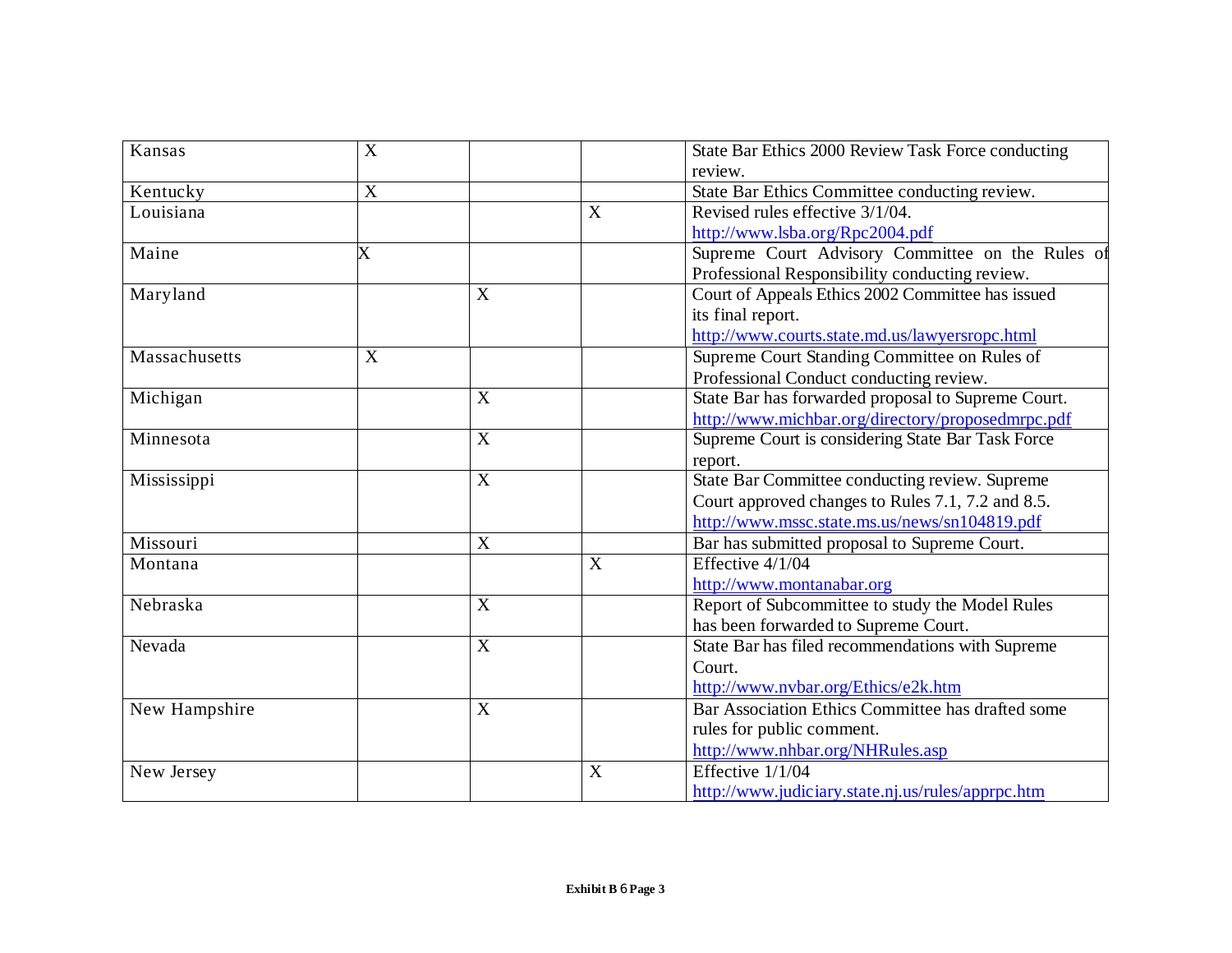| New Mexico     | X |   |   | Supreme Court Code of Professional Conduct              |
|----------------|---|---|---|---------------------------------------------------------|
|                |   |   |   | Committee conducting review.                            |
| New York       |   | X |   | State Bar Association Committee on Standards of         |
|                |   |   |   | Attorney Conduct conducting review. Circulating         |
|                |   |   |   | drafts of several rules.                                |
|                |   |   |   | http://www.nysba.org/Content/NavigationMenu/Attorne     |
|                |   |   |   | y_Resources/NYSBA_Reports/Ordered_by_Topic.htm          |
|                |   |   |   | Scroll down to Code of Professional Responsibility      |
| North Carolina |   |   | X | Effective 3/1/03                                        |
|                |   |   |   | http://www.ncbar.com/home/proposed_rules.asp            |
| North Dakota   | X |   |   | Supreme Court and Sate Bar Association Joint Committee  |
|                |   |   |   | on Attorney Standards conducting review.                |
|                |   |   |   |                                                         |
| Ohio           |   | X |   | Supreme Court Task Force conducting review. Drafts      |
|                |   |   |   | of Rules $1.1 - 1.6$ have been prepared.                |
|                |   |   |   | http://www.sconet.state.oh.us/AttySvcs/ProfConduct/defa |
|                |   |   |   | ult.asp                                                 |
| Oklahoma       | X |   |   | <b>Rules of Professional Conduct Committee</b>          |
|                |   |   |   | conducting review.                                      |
| Oregon         |   | X |   | Bar Board of Governors has approved new proposal        |
|                |   |   |   | based on Supreme Court comments. Will be                |
|                |   |   |   | submitted to House of Delegates in October.             |
|                |   |   |   | http://www.osbar.org/barnews/bogresponse.html           |
| Pennsylvania   |   |   | X | Revised rules effective 1/1/05.                         |
|                |   |   |   | http://www.courts.state.pa.us/OpPosting/Supreme/out/30  |
|                |   |   |   | drd.1attach.pdf                                         |
| Rhode Island   | X |   |   | Supreme Court Committee conducting review.              |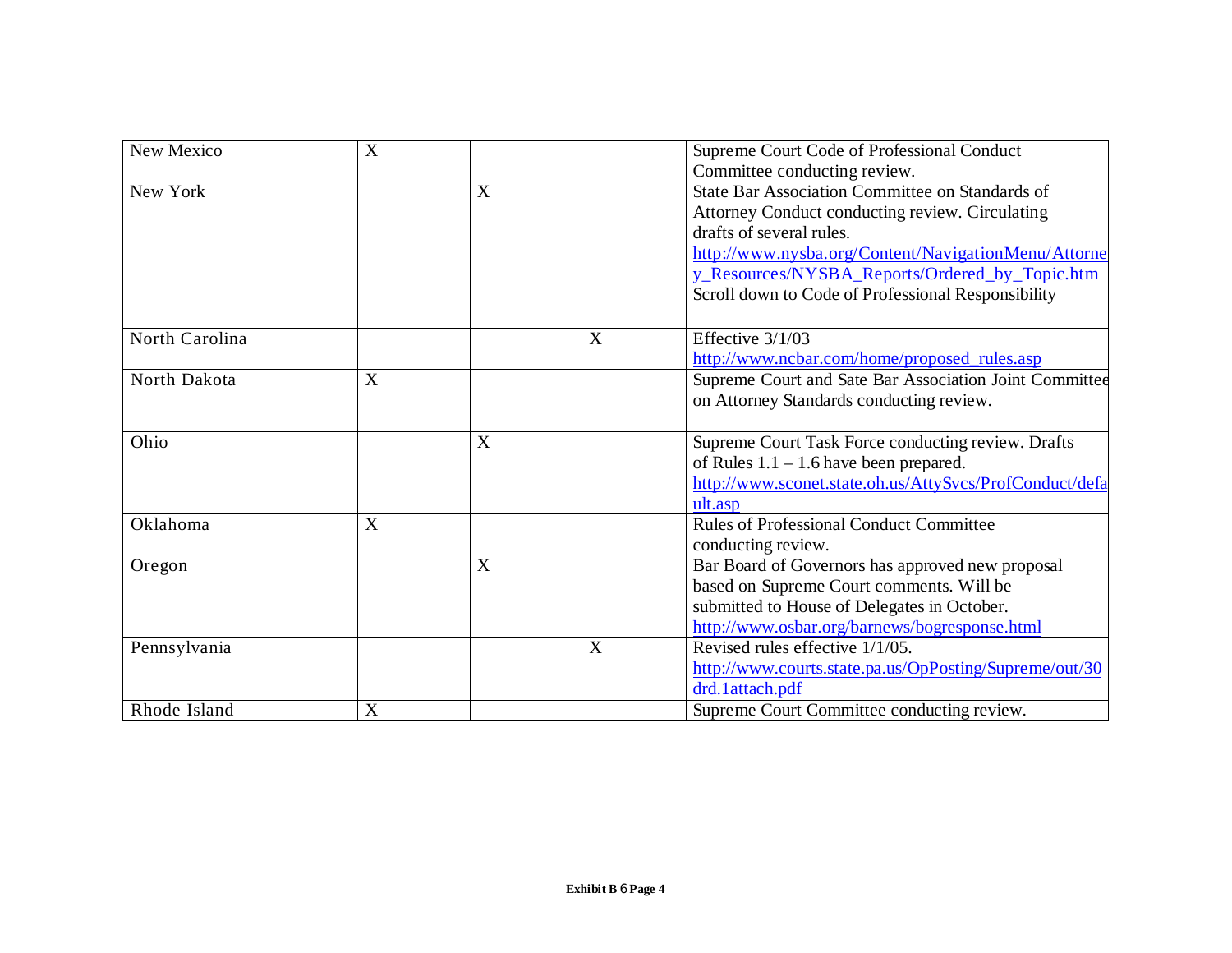| South Carolina |             | X |   | Supreme Court Rules Commission conducting<br>review.                                              |
|----------------|-------------|---|---|---------------------------------------------------------------------------------------------------|
|                |             |   |   | State Bar Committee submitted report for Supreme<br>Court review.                                 |
|                |             |   |   | http://www.scbar.org/pdf/ethics2000.pdf                                                           |
| South Dakota   |             |   | X | Supreme Court approved revisions to Rules of<br>Professional Responsibility. Effective 1/1/04.    |
|                |             |   |   | http://www.sdbar.org/members/Default.htm                                                          |
| Tennessee      | X           |   |   | State Bar Ethics Committee reviewing Ethics 2000<br>amendments. Tennessee switched to Model Rules |
|                |             |   |   | format effective $3/1/03$ .                                                                       |
|                |             |   |   | http://www.tba.org/ethics2002.html                                                                |
| Texas          | X           |   |   | State Bar Disciplinary Rules of Professional Conduct                                              |
|                |             |   |   | Committee conducting review.                                                                      |
|                |             |   |   | State Bar Referral Fee Task Force Report has been                                                 |
|                |             |   |   | forwarded to the Supreme Court for review. It                                                     |
|                |             |   |   | includes proposed changes to the rules on fees and                                                |
|                |             |   |   | advertising.                                                                                      |
|                |             |   |   | http://www.texasbar.com/Content/ContentGroups/Homep                                               |
|                |             |   |   | age_Features/RFTFFinal.pdf                                                                        |
| Utah           | $\mathbf X$ |   |   | Supreme Court Advisory Committee on Rules of                                                      |
|                |             |   |   | Professional Conduct conducting review.                                                           |
| Vermont        | X           |   |   | Subcommittee of the Vermont Supreme Court's                                                       |
|                |             |   |   | Advisory Committee on Rules of Civil Procedure is                                                 |
|                |             |   |   | conducting review.                                                                                |
| Virginia       |             |   | X | Effective 1/1/04                                                                                  |
|                |             |   |   | http://www.vsb.org/profguides/rules.pdf                                                           |